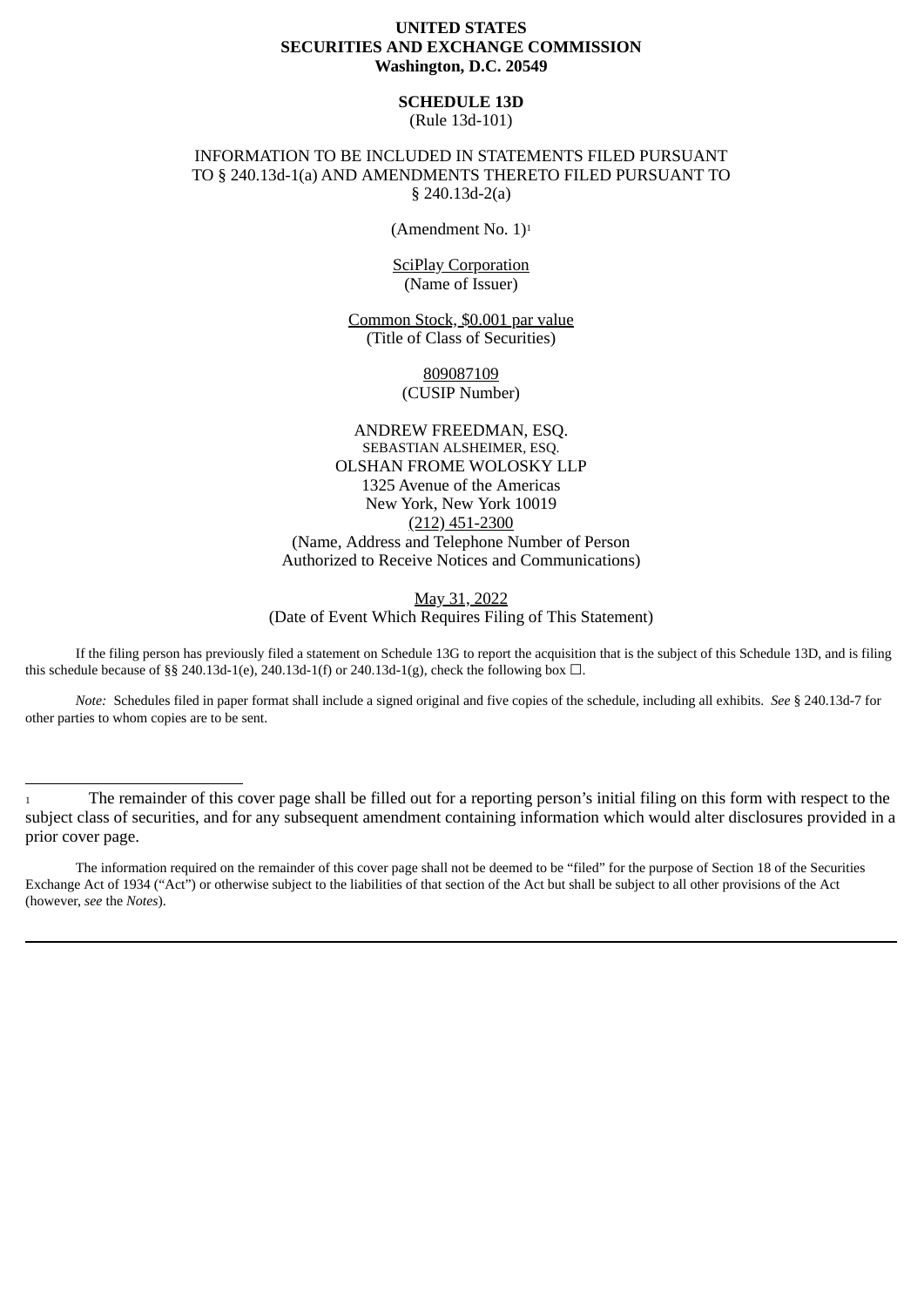| $\mathbf{1}$                      | <b>NAME OF REPORTING PERSON</b>                                |                                                                                   |        |
|-----------------------------------|----------------------------------------------------------------|-----------------------------------------------------------------------------------|--------|
|                                   |                                                                |                                                                                   |        |
|                                   | <b>ENGINE CAPITAL LP</b>                                       |                                                                                   |        |
| $\overline{2}$                    | CHECK THE APPROPRIATE BOX IF A MEMBER OF A GROUP<br>(a) $\Box$ |                                                                                   |        |
|                                   |                                                                |                                                                                   | (b)    |
|                                   |                                                                |                                                                                   |        |
| $\overline{3}$                    | <b>SEC USE ONLY</b>                                            |                                                                                   |        |
|                                   |                                                                |                                                                                   |        |
| $\overline{4}$                    | <b>SOURCE OF FUNDS</b>                                         |                                                                                   |        |
|                                   |                                                                |                                                                                   |        |
|                                   | <b>WC</b>                                                      |                                                                                   |        |
| 5                                 |                                                                | CHECK BOX IF DISCLOSURE OF LEGAL PROCEEDINGS IS REQUIRED PURSUANT TO ITEM 2(d) OR | $\Box$ |
|                                   | 2(e)                                                           |                                                                                   |        |
|                                   |                                                                |                                                                                   |        |
|                                   |                                                                |                                                                                   |        |
| 6                                 |                                                                | CITIZENSHIP OR PLACE OF ORGANIZATION                                              |        |
|                                   |                                                                |                                                                                   |        |
|                                   | <b>DELAWARE</b><br>$\overline{7}$                              | <b>SOLE VOTING POWER</b>                                                          |        |
| <b>NUMBER OF</b><br><b>SHARES</b> |                                                                |                                                                                   |        |
| <b>BENEFICIALLY</b>               |                                                                | 1,213,078                                                                         |        |
| <b>OWNED BY</b>                   | 8                                                              | <b>SHARED VOTING POWER</b>                                                        |        |
| EACH                              |                                                                |                                                                                   |        |
| <b>REPORTING</b>                  |                                                                | $-0-$                                                                             |        |
| PERSON WITH                       | 9                                                              | <b>SOLE DISPOSITIVE POWER</b>                                                     |        |
|                                   |                                                                |                                                                                   |        |
|                                   |                                                                | 1,213,078                                                                         |        |
|                                   | 10                                                             | SHARED DISPOSITIVE POWER                                                          |        |
|                                   |                                                                | $-0-$                                                                             |        |
| 11                                |                                                                | AGGREGATE AMOUNT BENEFICIALLY OWNED BY EACH REPORTING PERSON                      |        |
|                                   |                                                                |                                                                                   |        |
|                                   | 1,213,078                                                      |                                                                                   |        |
| 12                                |                                                                | CHECK BOX IF THE AGGREGATE AMOUNT IN ROW (11) EXCLUDES CERTAIN SHARES             | $\Box$ |
|                                   |                                                                |                                                                                   |        |
|                                   |                                                                |                                                                                   |        |
| 13                                |                                                                | PERCENT OF CLASS REPRESENTED BY AMOUNT IN ROW (11)                                |        |
|                                   |                                                                |                                                                                   |        |
|                                   | 4.9%                                                           |                                                                                   |        |
| 14                                | TYPE OF REPORTING PERSON                                       |                                                                                   |        |
|                                   | PN                                                             |                                                                                   |        |
|                                   |                                                                |                                                                                   |        |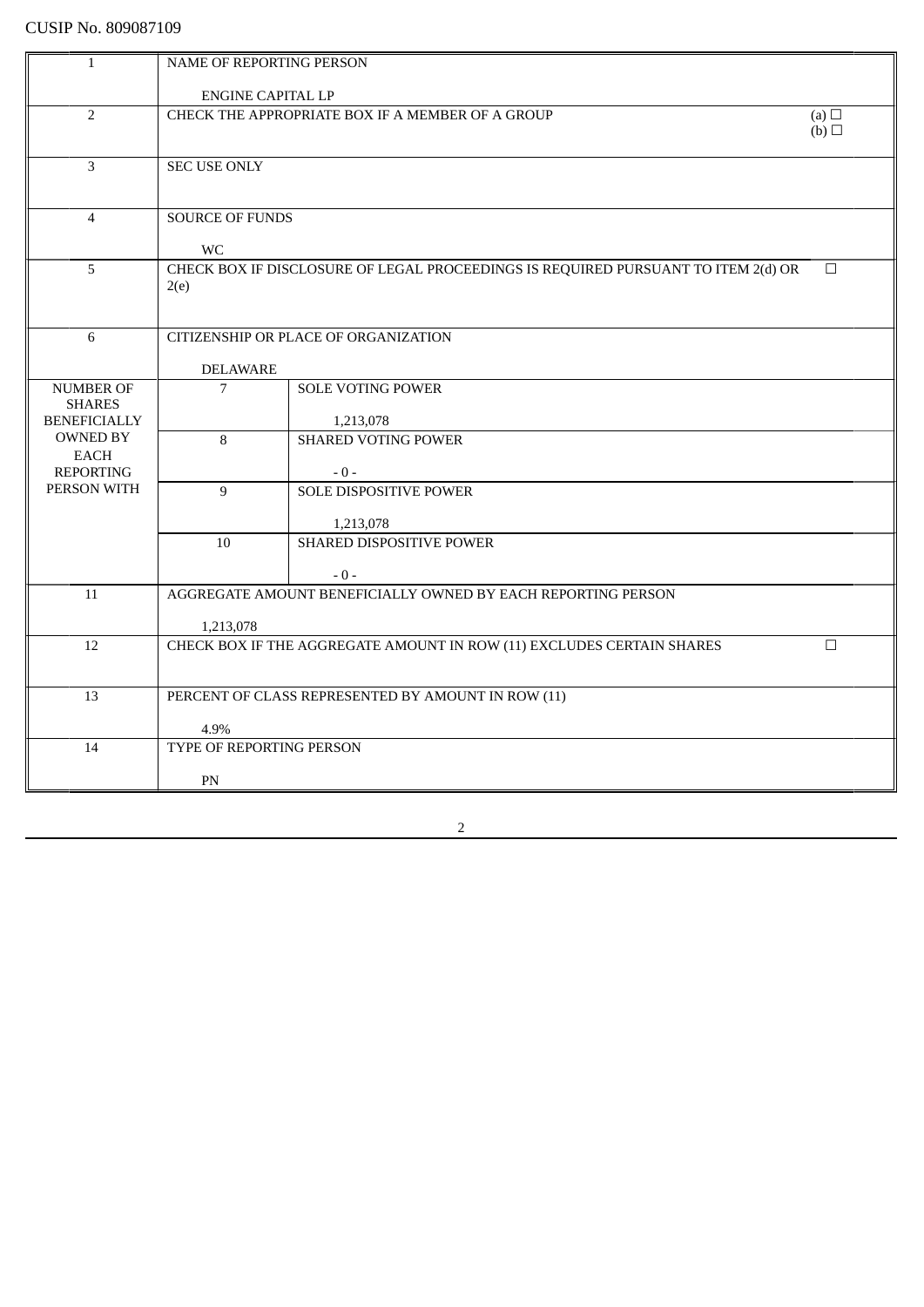| $\mathbf{1}$        | NAME OF REPORTING PERSON                                       |                                                                                   |        |
|---------------------|----------------------------------------------------------------|-----------------------------------------------------------------------------------|--------|
|                     |                                                                |                                                                                   |        |
|                     | ENGINE JET CAPITAL, L.P.                                       |                                                                                   |        |
| $\overline{2}$      | CHECK THE APPROPRIATE BOX IF A MEMBER OF A GROUP<br>(a) $\Box$ |                                                                                   |        |
|                     |                                                                |                                                                                   | (b)    |
|                     |                                                                |                                                                                   |        |
| 3                   | <b>SEC USE ONLY</b>                                            |                                                                                   |        |
|                     |                                                                |                                                                                   |        |
|                     |                                                                |                                                                                   |        |
| $\overline{4}$      | <b>SOURCE OF FUNDS</b>                                         |                                                                                   |        |
|                     |                                                                |                                                                                   |        |
|                     | <b>WC</b>                                                      |                                                                                   |        |
| 5                   |                                                                | CHECK BOX IF DISCLOSURE OF LEGAL PROCEEDINGS IS REQUIRED PURSUANT TO ITEM 2(d) OR | $\Box$ |
|                     | 2(e)                                                           |                                                                                   |        |
|                     |                                                                |                                                                                   |        |
|                     |                                                                | <b>CITIZENSHIP OR PLACE OF ORGANIZATION</b>                                       |        |
| 6                   |                                                                |                                                                                   |        |
|                     | <b>DELAWARE</b>                                                |                                                                                   |        |
| <b>NUMBER OF</b>    | $\overline{7}$                                                 | <b>SOLE VOTING POWER</b>                                                          |        |
| <b>SHARES</b>       |                                                                |                                                                                   |        |
| <b>BENEFICIALLY</b> |                                                                |                                                                                   |        |
| <b>OWNED BY</b>     | 8                                                              | 226,470<br><b>SHARED VOTING POWER</b>                                             |        |
| EACH                |                                                                |                                                                                   |        |
| <b>REPORTING</b>    |                                                                | $-0-$                                                                             |        |
| PERSON WITH         | 9                                                              | <b>SOLE DISPOSITIVE POWER</b>                                                     |        |
|                     |                                                                |                                                                                   |        |
|                     |                                                                | 226,470                                                                           |        |
|                     | 10                                                             | SHARED DISPOSITIVE POWER                                                          |        |
|                     |                                                                |                                                                                   |        |
|                     |                                                                | $-0-$                                                                             |        |
| 11                  |                                                                | AGGREGATE AMOUNT BENEFICIALLY OWNED BY EACH REPORTING PERSON                      |        |
|                     |                                                                |                                                                                   |        |
|                     | 226,470                                                        |                                                                                   |        |
| 12                  |                                                                | CHECK BOX IF THE AGGREGATE AMOUNT IN ROW (11) EXCLUDES CERTAIN SHARES             | $\Box$ |
|                     |                                                                |                                                                                   |        |
|                     |                                                                |                                                                                   |        |
| 13                  |                                                                | PERCENT OF CLASS REPRESENTED BY AMOUNT IN ROW (11)                                |        |
|                     |                                                                |                                                                                   |        |
|                     | Less than 1%                                                   |                                                                                   |        |
| 14                  | <b>TYPE OF REPORTING PERSON</b>                                |                                                                                   |        |
|                     |                                                                |                                                                                   |        |
|                     | PN                                                             |                                                                                   |        |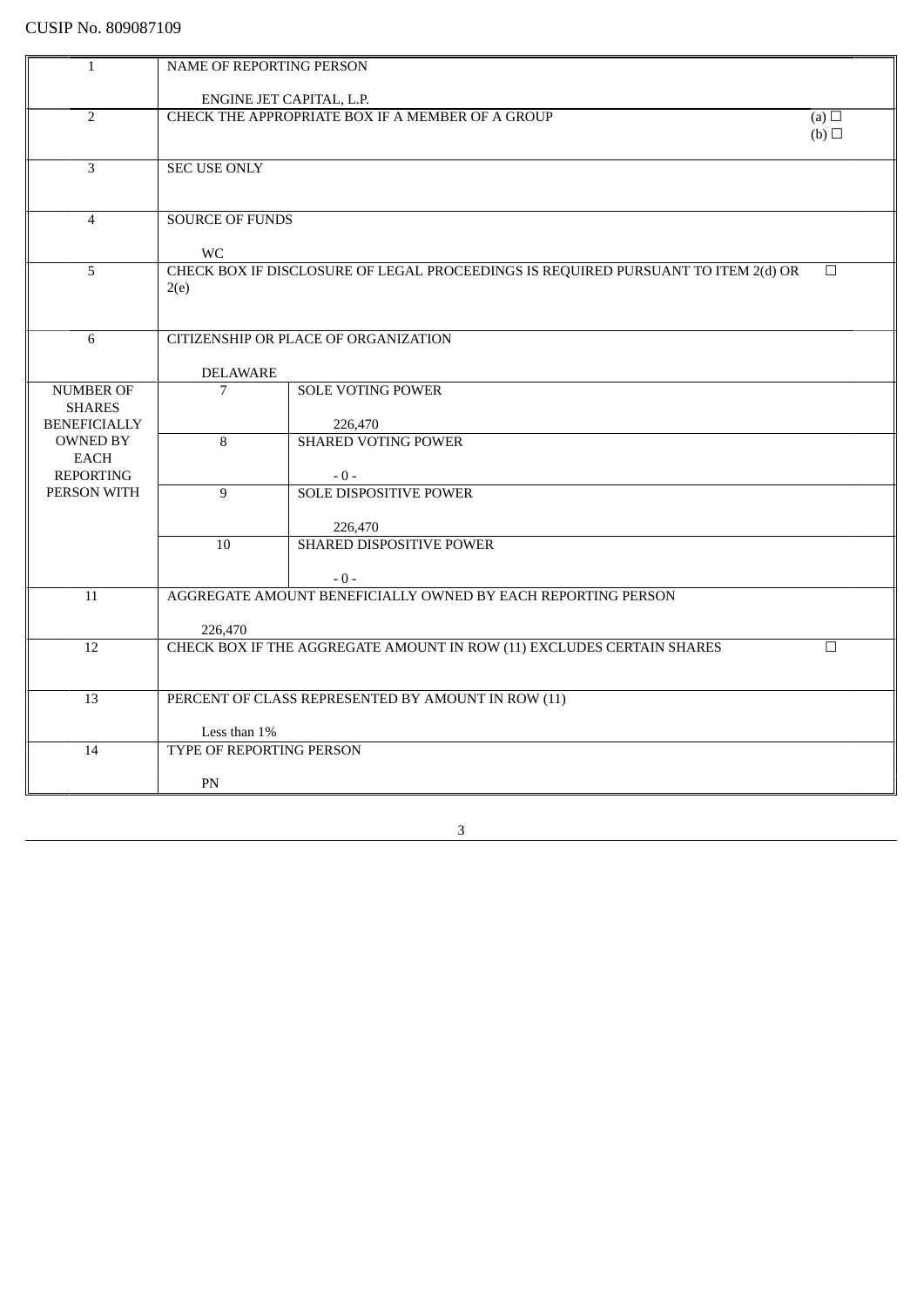| $\mathbf{1}$        |                                                    |                                                                                   |            |
|---------------------|----------------------------------------------------|-----------------------------------------------------------------------------------|------------|
|                     | NAME OF REPORTING PERSON                           |                                                                                   |            |
|                     | ENGINE AIRFLOW CAPITAL, L.P.                       |                                                                                   |            |
|                     | CHECK THE APPROPRIATE BOX IF A MEMBER OF A GROUP   |                                                                                   |            |
| $\overline{2}$      |                                                    |                                                                                   | (a) $\Box$ |
|                     |                                                    |                                                                                   | (b)        |
|                     |                                                    |                                                                                   |            |
| 3                   | <b>SEC USE ONLY</b>                                |                                                                                   |            |
|                     |                                                    |                                                                                   |            |
|                     |                                                    |                                                                                   |            |
| $\overline{4}$      | <b>SOURCE OF FUNDS</b>                             |                                                                                   |            |
|                     |                                                    |                                                                                   |            |
| 5                   | <b>WC</b>                                          | CHECK BOX IF DISCLOSURE OF LEGAL PROCEEDINGS IS REQUIRED PURSUANT TO ITEM 2(d) OR | $\Box$     |
|                     |                                                    |                                                                                   |            |
|                     | 2(e)                                               |                                                                                   |            |
|                     |                                                    |                                                                                   |            |
| 6                   |                                                    | CITIZENSHIP OR PLACE OF ORGANIZATION                                              |            |
|                     |                                                    |                                                                                   |            |
|                     | <b>DELAWARE</b>                                    |                                                                                   |            |
| <b>NUMBER OF</b>    | $\overline{7}$                                     | <b>SOLE VOTING POWER</b>                                                          |            |
| <b>SHARES</b>       |                                                    |                                                                                   |            |
| <b>BENEFICIALLY</b> |                                                    | 378,106                                                                           |            |
| <b>OWNED BY</b>     | 8                                                  | <b>SHARED VOTING POWER</b>                                                        |            |
| EACH                |                                                    |                                                                                   |            |
| <b>REPORTING</b>    |                                                    | $-0-$                                                                             |            |
| PERSON WITH         | $\overline{9}$                                     | <b>SOLE DISPOSITIVE POWER</b>                                                     |            |
|                     |                                                    |                                                                                   |            |
|                     |                                                    | 378,106                                                                           |            |
|                     | 10                                                 | <b>SHARED DISPOSITIVE POWER</b>                                                   |            |
|                     |                                                    |                                                                                   |            |
|                     |                                                    | $-0-$                                                                             |            |
| 11                  |                                                    | AGGREGATE AMOUNT BENEFICIALLY OWNED BY EACH REPORTING PERSON                      |            |
|                     |                                                    |                                                                                   |            |
|                     | 378,106                                            |                                                                                   |            |
| 12                  |                                                    | CHECK BOX IF THE AGGREGATE AMOUNT IN ROW (11) EXCLUDES CERTAIN SHARES             | $\Box$     |
|                     |                                                    |                                                                                   |            |
|                     |                                                    |                                                                                   |            |
| 13                  | PERCENT OF CLASS REPRESENTED BY AMOUNT IN ROW (11) |                                                                                   |            |
|                     |                                                    |                                                                                   |            |
|                     | 1.5%                                               |                                                                                   |            |
| 14                  | TYPE OF REPORTING PERSON                           |                                                                                   |            |
|                     |                                                    |                                                                                   |            |
|                     | PN                                                 |                                                                                   |            |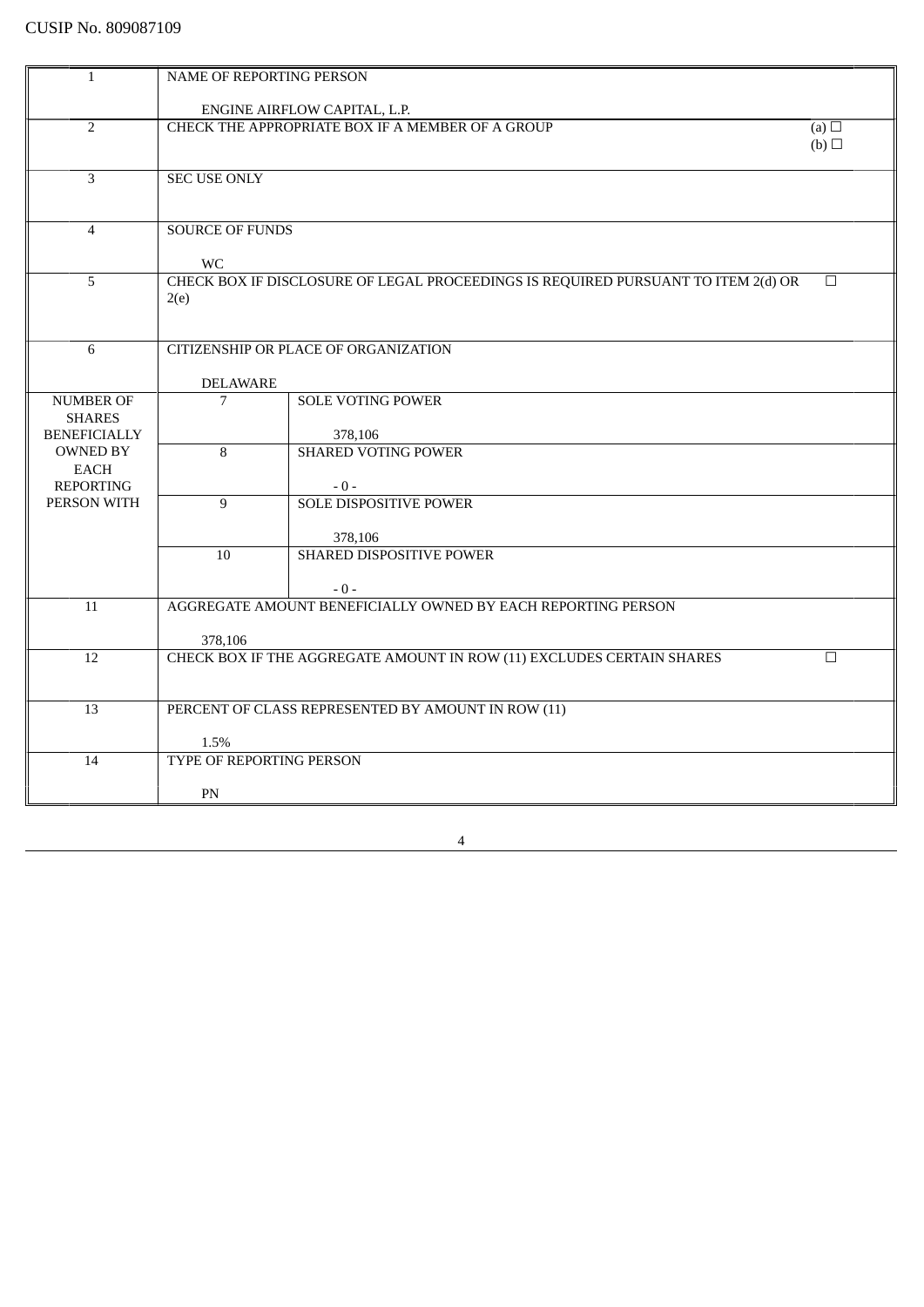| $\mathbf{1}$        |                                                                       |                                                                                   |        |
|---------------------|-----------------------------------------------------------------------|-----------------------------------------------------------------------------------|--------|
|                     | NAME OF REPORTING PERSON                                              |                                                                                   |        |
|                     | ENGINE CAPITAL MANAGEMENT, LP                                         |                                                                                   |        |
| $\overline{2}$      | CHECK THE APPROPRIATE BOX IF A MEMBER OF A GROUP<br>(a) $\Box$        |                                                                                   |        |
|                     |                                                                       |                                                                                   | (b)    |
|                     |                                                                       |                                                                                   |        |
| 3                   | <b>SEC USE ONLY</b>                                                   |                                                                                   |        |
|                     |                                                                       |                                                                                   |        |
|                     |                                                                       |                                                                                   |        |
| $\overline{4}$      | <b>SOURCE OF FUNDS</b>                                                |                                                                                   |        |
|                     |                                                                       |                                                                                   |        |
|                     | $00\,$                                                                |                                                                                   |        |
| 5                   |                                                                       | CHECK BOX IF DISCLOSURE OF LEGAL PROCEEDINGS IS REQUIRED PURSUANT TO ITEM 2(d) OR | $\Box$ |
|                     | 2(e)                                                                  |                                                                                   |        |
|                     |                                                                       |                                                                                   |        |
|                     |                                                                       |                                                                                   |        |
| 6                   |                                                                       | CITIZENSHIP OR PLACE OF ORGANIZATION                                              |        |
|                     | <b>DELAWARE</b>                                                       |                                                                                   |        |
| <b>NUMBER OF</b>    | 7                                                                     | <b>SOLE VOTING POWER</b>                                                          |        |
| <b>SHARES</b>       |                                                                       |                                                                                   |        |
| <b>BENEFICIALLY</b> |                                                                       | 1,817,654                                                                         |        |
| <b>OWNED BY</b>     | 8                                                                     | <b>SHARED VOTING POWER</b>                                                        |        |
| <b>EACH</b>         |                                                                       |                                                                                   |        |
| <b>REPORTING</b>    |                                                                       | $-0-$                                                                             |        |
| PERSON WITH         | $\overline{9}$                                                        | <b>SOLE DISPOSITIVE POWER</b>                                                     |        |
|                     |                                                                       |                                                                                   |        |
|                     |                                                                       | 1,817,654                                                                         |        |
|                     | 10                                                                    | SHARED DISPOSITIVE POWER                                                          |        |
|                     |                                                                       |                                                                                   |        |
|                     |                                                                       | $-0-$<br>AGGREGATE AMOUNT BENEFICIALLY OWNED BY EACH REPORTING PERSON             |        |
| 11                  |                                                                       |                                                                                   |        |
|                     | 1,817,654                                                             |                                                                                   |        |
| $\overline{12}$     | CHECK BOX IF THE AGGREGATE AMOUNT IN ROW (11) EXCLUDES CERTAIN SHARES |                                                                                   | $\Box$ |
|                     |                                                                       |                                                                                   |        |
|                     |                                                                       |                                                                                   |        |
| 13                  | PERCENT OF CLASS REPRESENTED BY AMOUNT IN ROW (11)                    |                                                                                   |        |
|                     |                                                                       |                                                                                   |        |
|                     | 7.4%                                                                  |                                                                                   |        |
| 14                  | <b>TYPE OF REPORTING PERSON</b>                                       |                                                                                   |        |
|                     |                                                                       |                                                                                   |        |
|                     | PN                                                                    |                                                                                   |        |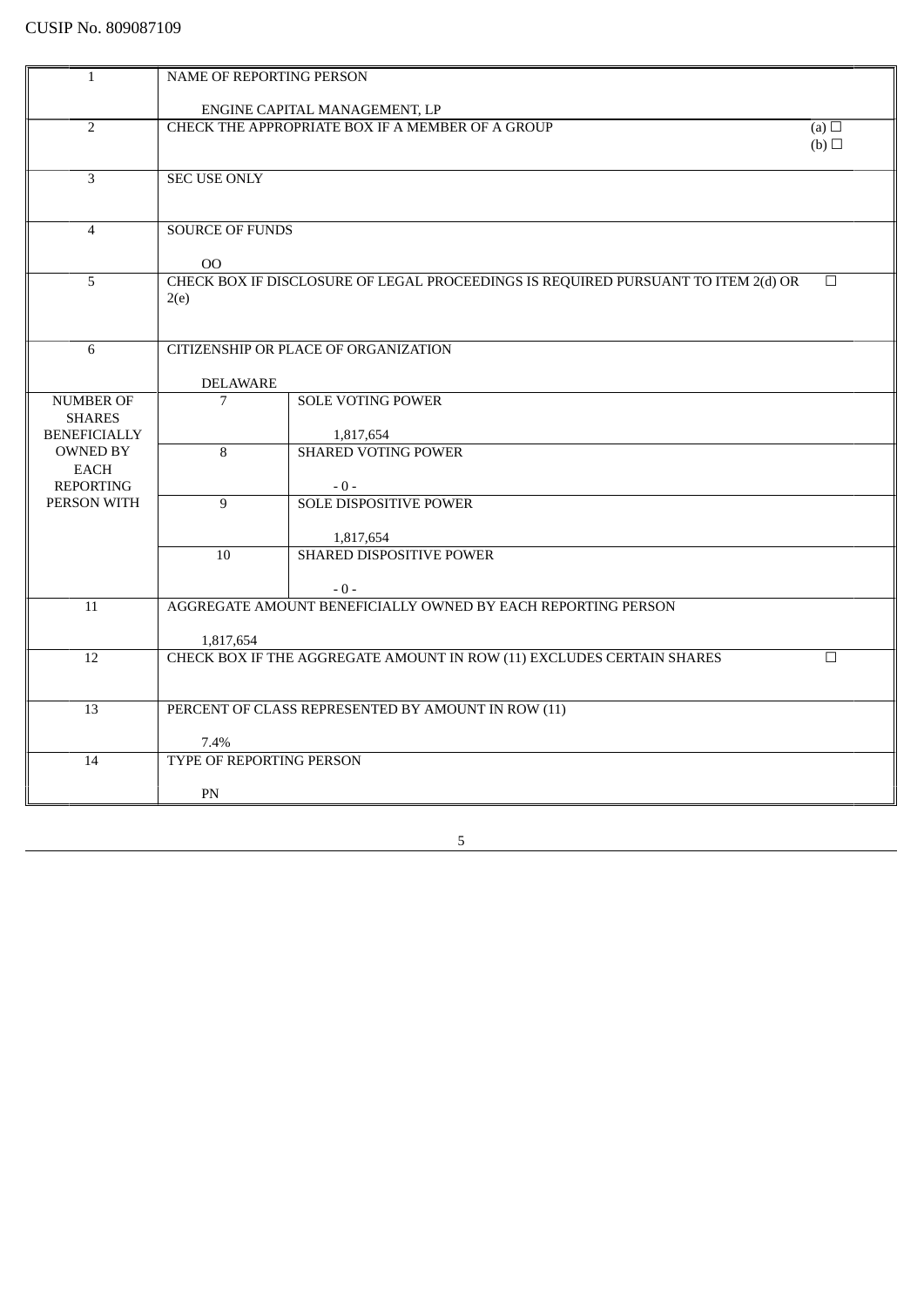| $\mathbf{1}$                         | NAME OF REPORTING PERSON          |                                                                                   |            |  |
|--------------------------------------|-----------------------------------|-----------------------------------------------------------------------------------|------------|--|
|                                      |                                   |                                                                                   |            |  |
|                                      | ENGINE CAPITAL MANAGEMENT GP, LLC |                                                                                   |            |  |
| $\overline{2}$                       |                                   | CHECK THE APPROPRIATE BOX IF A MEMBER OF A GROUP                                  | (a) $\Box$ |  |
|                                      |                                   |                                                                                   | (b)        |  |
|                                      |                                   |                                                                                   |            |  |
| 3                                    | <b>SEC USE ONLY</b>               |                                                                                   |            |  |
|                                      |                                   |                                                                                   |            |  |
| $\overline{4}$                       | <b>SOURCE OF FUNDS</b>            |                                                                                   |            |  |
|                                      |                                   |                                                                                   |            |  |
|                                      | $00\,$                            |                                                                                   |            |  |
| 5                                    |                                   | CHECK BOX IF DISCLOSURE OF LEGAL PROCEEDINGS IS REQUIRED PURSUANT TO ITEM 2(d) OR | $\Box$     |  |
|                                      | 2(e)                              |                                                                                   |            |  |
|                                      |                                   |                                                                                   |            |  |
|                                      |                                   |                                                                                   |            |  |
| 6                                    |                                   | CITIZENSHIP OR PLACE OF ORGANIZATION                                              |            |  |
|                                      |                                   |                                                                                   |            |  |
|                                      | <b>DELAWARE</b>                   |                                                                                   |            |  |
| <b>NUMBER OF</b>                     | $\overline{7}$                    | <b>SOLE VOTING POWER</b>                                                          |            |  |
| <b>SHARES</b><br><b>BENEFICIALLY</b> |                                   |                                                                                   |            |  |
| <b>OWNED BY</b>                      | 8                                 | 1,817,654<br><b>SHARED VOTING POWER</b>                                           |            |  |
| EACH                                 |                                   |                                                                                   |            |  |
| <b>REPORTING</b>                     |                                   | $-0-$                                                                             |            |  |
| PERSON WITH                          | 9                                 | <b>SOLE DISPOSITIVE POWER</b>                                                     |            |  |
|                                      |                                   |                                                                                   |            |  |
|                                      |                                   | 1,817,654                                                                         |            |  |
|                                      | 10                                | SHARED DISPOSITIVE POWER                                                          |            |  |
|                                      |                                   |                                                                                   |            |  |
|                                      |                                   | $-0-$                                                                             |            |  |
| 11                                   |                                   | AGGREGATE AMOUNT BENEFICIALLY OWNED BY EACH REPORTING PERSON                      |            |  |
|                                      |                                   |                                                                                   |            |  |
|                                      | 1,817,654                         |                                                                                   |            |  |
| 12                                   |                                   | CHECK BOX IF THE AGGREGATE AMOUNT IN ROW (11) EXCLUDES CERTAIN SHARES             | $\Box$     |  |
|                                      |                                   |                                                                                   |            |  |
| 13                                   |                                   | PERCENT OF CLASS REPRESENTED BY AMOUNT IN ROW (11)                                |            |  |
|                                      |                                   |                                                                                   |            |  |
|                                      | 7.4%                              |                                                                                   |            |  |
| 14                                   | TYPE OF REPORTING PERSON          |                                                                                   |            |  |
|                                      |                                   |                                                                                   |            |  |
|                                      | <sub>OO</sub>                     |                                                                                   |            |  |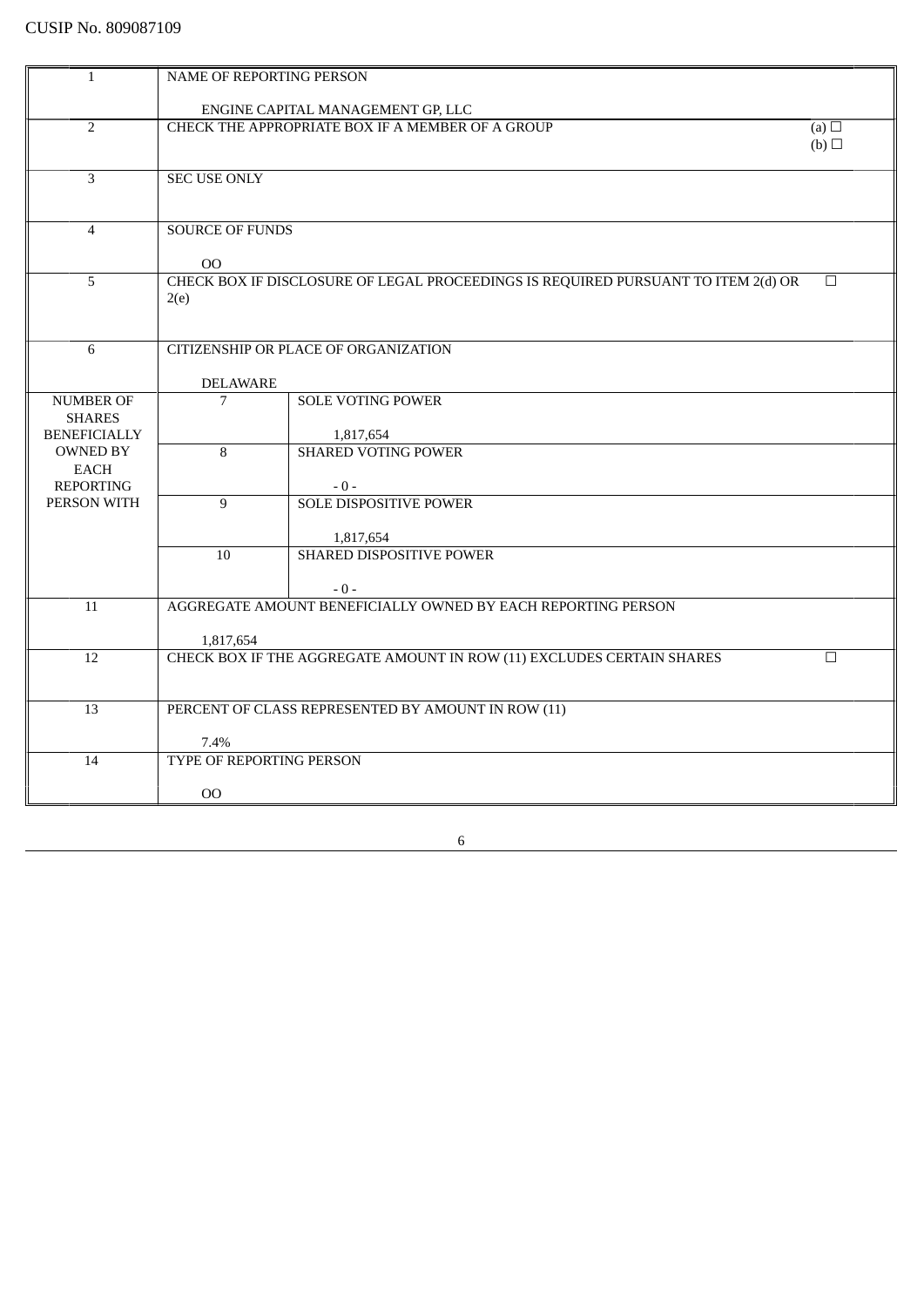| NAME OF REPORTING PERSON |  |  |
|--------------------------|--|--|
| ENGINE INVESTMENTS, LLC  |  |  |
|                          |  |  |
| (a) $\Box$               |  |  |
| (b)                      |  |  |
|                          |  |  |
|                          |  |  |
|                          |  |  |
|                          |  |  |
|                          |  |  |
|                          |  |  |
| □                        |  |  |
|                          |  |  |
|                          |  |  |
|                          |  |  |
|                          |  |  |
|                          |  |  |
|                          |  |  |
|                          |  |  |
|                          |  |  |
|                          |  |  |
|                          |  |  |
|                          |  |  |
|                          |  |  |
|                          |  |  |
|                          |  |  |
|                          |  |  |
|                          |  |  |
|                          |  |  |
|                          |  |  |
|                          |  |  |
|                          |  |  |
| $\Box$                   |  |  |
|                          |  |  |
|                          |  |  |
|                          |  |  |
|                          |  |  |
|                          |  |  |
|                          |  |  |
|                          |  |  |
|                          |  |  |
|                          |  |  |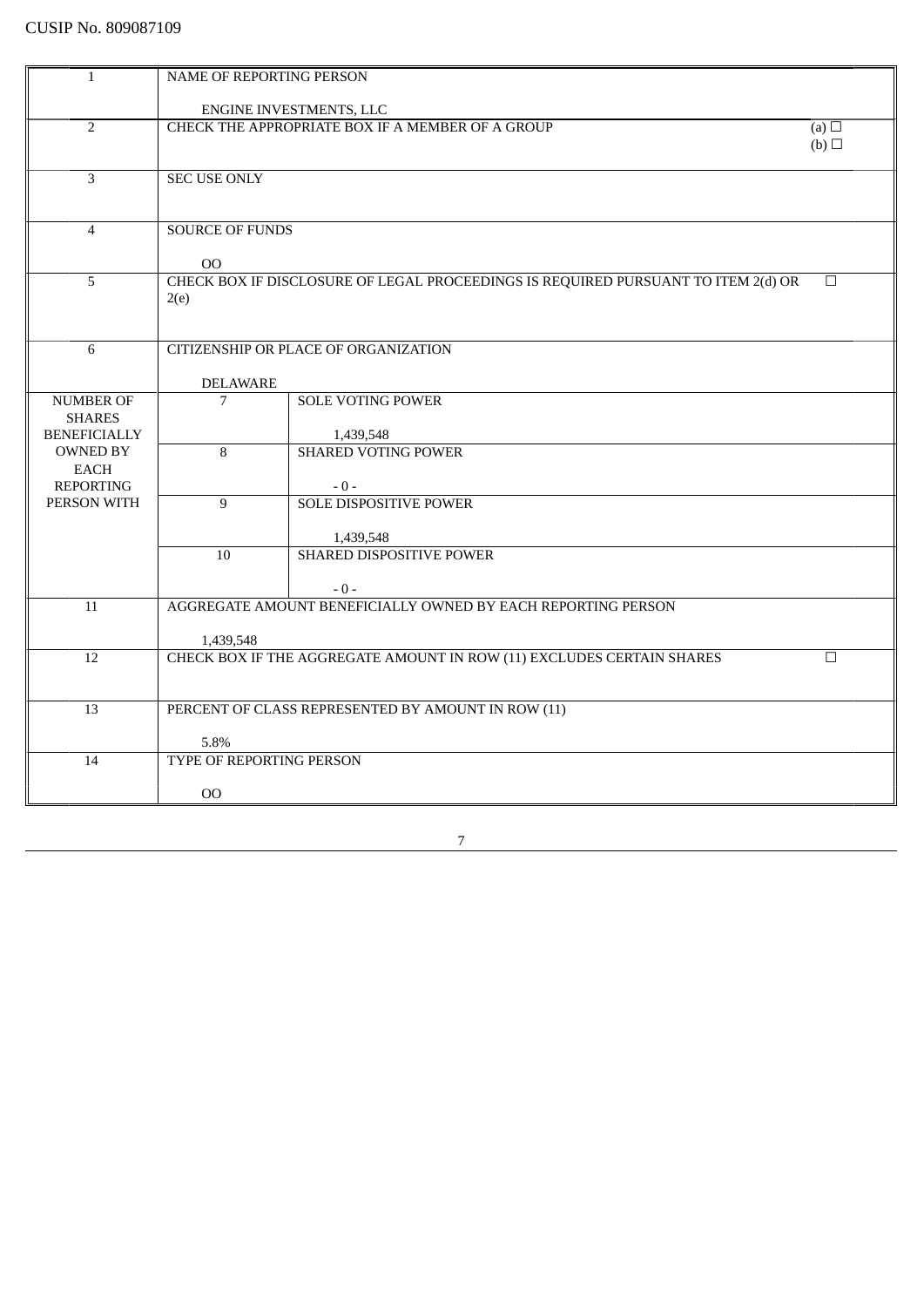| $\mathbf{1}$        |                                                  |                                                                                   |            |
|---------------------|--------------------------------------------------|-----------------------------------------------------------------------------------|------------|
|                     | NAME OF REPORTING PERSON                         |                                                                                   |            |
|                     | ENGINE INVESTMENTS II, LLC                       |                                                                                   |            |
|                     | CHECK THE APPROPRIATE BOX IF A MEMBER OF A GROUP |                                                                                   |            |
| $\overline{2}$      |                                                  |                                                                                   | (a) $\Box$ |
|                     |                                                  |                                                                                   | (b)        |
|                     |                                                  |                                                                                   |            |
| 3                   | <b>SEC USE ONLY</b>                              |                                                                                   |            |
|                     |                                                  |                                                                                   |            |
|                     | <b>SOURCE OF FUNDS</b>                           |                                                                                   |            |
| $\overline{4}$      |                                                  |                                                                                   |            |
|                     | 00                                               |                                                                                   |            |
| 5                   |                                                  | CHECK BOX IF DISCLOSURE OF LEGAL PROCEEDINGS IS REQUIRED PURSUANT TO ITEM 2(d) OR | $\Box$     |
|                     | 2(e)                                             |                                                                                   |            |
|                     |                                                  |                                                                                   |            |
|                     |                                                  |                                                                                   |            |
| 6                   |                                                  | CITIZENSHIP OR PLACE OF ORGANIZATION                                              |            |
|                     |                                                  |                                                                                   |            |
|                     | <b>DELAWARE</b>                                  |                                                                                   |            |
| <b>NUMBER OF</b>    | $\overline{7}$                                   | <b>SOLE VOTING POWER</b>                                                          |            |
| <b>SHARES</b>       |                                                  |                                                                                   |            |
| <b>BENEFICIALLY</b> |                                                  | 378,106                                                                           |            |
| <b>OWNED BY</b>     | 8                                                | <b>SHARED VOTING POWER</b>                                                        |            |
| EACH                |                                                  |                                                                                   |            |
| <b>REPORTING</b>    |                                                  | $-0-$                                                                             |            |
| PERSON WITH         | $\overline{9}$                                   | <b>SOLE DISPOSITIVE POWER</b>                                                     |            |
|                     |                                                  |                                                                                   |            |
|                     |                                                  | 378,106                                                                           |            |
|                     | 10                                               | SHARED DISPOSITIVE POWER                                                          |            |
|                     |                                                  |                                                                                   |            |
|                     |                                                  | $-0-$                                                                             |            |
| 11                  |                                                  | AGGREGATE AMOUNT BENEFICIALLY OWNED BY EACH REPORTING PERSON                      |            |
|                     |                                                  |                                                                                   |            |
|                     | 378,106                                          |                                                                                   |            |
| 12                  |                                                  | CHECK BOX IF THE AGGREGATE AMOUNT IN ROW (11) EXCLUDES CERTAIN SHARES             | $\Box$     |
|                     |                                                  |                                                                                   |            |
|                     |                                                  |                                                                                   |            |
| 13                  |                                                  | PERCENT OF CLASS REPRESENTED BY AMOUNT IN ROW (11)                                |            |
|                     |                                                  |                                                                                   |            |
|                     | 1.5%                                             |                                                                                   |            |
| 14                  | TYPE OF REPORTING PERSON                         |                                                                                   |            |
|                     |                                                  |                                                                                   |            |
|                     | 00                                               |                                                                                   |            |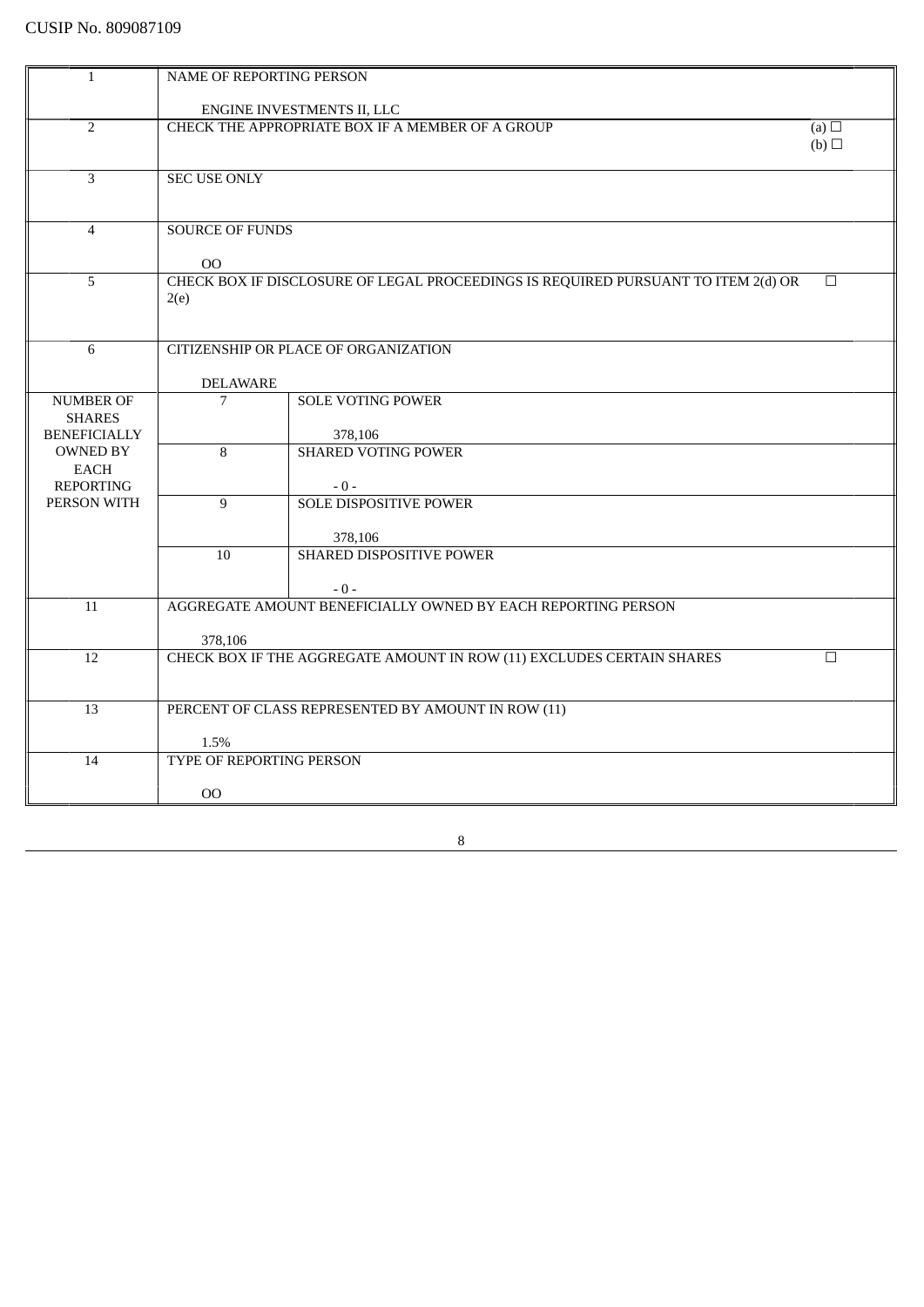| $\mathbf{1}$        | NAME OF REPORTING PERSON         |                                                                                   |            |
|---------------------|----------------------------------|-----------------------------------------------------------------------------------|------------|
|                     |                                  |                                                                                   |            |
|                     | <b>ARNAUD AJDLER</b>             |                                                                                   |            |
| $\overline{2}$      |                                  | CHECK THE APPROPRIATE BOX IF A MEMBER OF A GROUP                                  | (a) $\Box$ |
|                     |                                  |                                                                                   | (b)        |
|                     |                                  |                                                                                   |            |
| 3                   | <b>SEC USE ONLY</b>              |                                                                                   |            |
|                     |                                  |                                                                                   |            |
|                     |                                  |                                                                                   |            |
| $\overline{4}$      | <b>SOURCE OF FUNDS</b>           |                                                                                   |            |
|                     |                                  |                                                                                   |            |
|                     | 00                               |                                                                                   |            |
| 5                   |                                  | CHECK BOX IF DISCLOSURE OF LEGAL PROCEEDINGS IS REQUIRED PURSUANT TO ITEM 2(d) OR | $\Box$     |
|                     | 2(e)                             |                                                                                   |            |
|                     |                                  |                                                                                   |            |
|                     |                                  |                                                                                   |            |
| 6                   |                                  | CITIZENSHIP OR PLACE OF ORGANIZATION                                              |            |
|                     |                                  |                                                                                   |            |
|                     | <b>BELGIUM</b>                   |                                                                                   |            |
| <b>NUMBER OF</b>    | 7                                | <b>SOLE VOTING POWER</b>                                                          |            |
| <b>SHARES</b>       |                                  |                                                                                   |            |
| <b>BENEFICIALLY</b> |                                  | 1,817,654                                                                         |            |
| <b>OWNED BY</b>     | 8                                | <b>SHARED VOTING POWER</b>                                                        |            |
| <b>EACH</b>         |                                  |                                                                                   |            |
| <b>REPORTING</b>    |                                  | $-0-$                                                                             |            |
| PERSON WITH         | 9                                | <b>SOLE DISPOSITIVE POWER</b>                                                     |            |
|                     |                                  |                                                                                   |            |
|                     |                                  | 1,817,654                                                                         |            |
|                     | 10 <sup>1</sup>                  | SHARED DISPOSITIVE POWER                                                          |            |
|                     |                                  |                                                                                   |            |
|                     |                                  | $-0-$                                                                             |            |
| 11                  |                                  | AGGREGATE AMOUNT BENEFICIALLY OWNED BY EACH REPORTING PERSON                      |            |
|                     |                                  |                                                                                   |            |
|                     | 1,817,654                        |                                                                                   |            |
| 12                  |                                  | CHECK BOX IF THE AGGREGATE AMOUNT IN ROW (11) EXCLUDES CERTAIN SHARES             | П          |
|                     |                                  |                                                                                   |            |
|                     |                                  |                                                                                   |            |
| 13                  |                                  | PERCENT OF CLASS REPRESENTED BY AMOUNT IN ROW (11)                                |            |
|                     |                                  |                                                                                   |            |
|                     | 7.4%<br>TYPE OF REPORTING PERSON |                                                                                   |            |
| 14                  |                                  |                                                                                   |            |
|                     |                                  |                                                                                   |            |
|                     | IN                               |                                                                                   |            |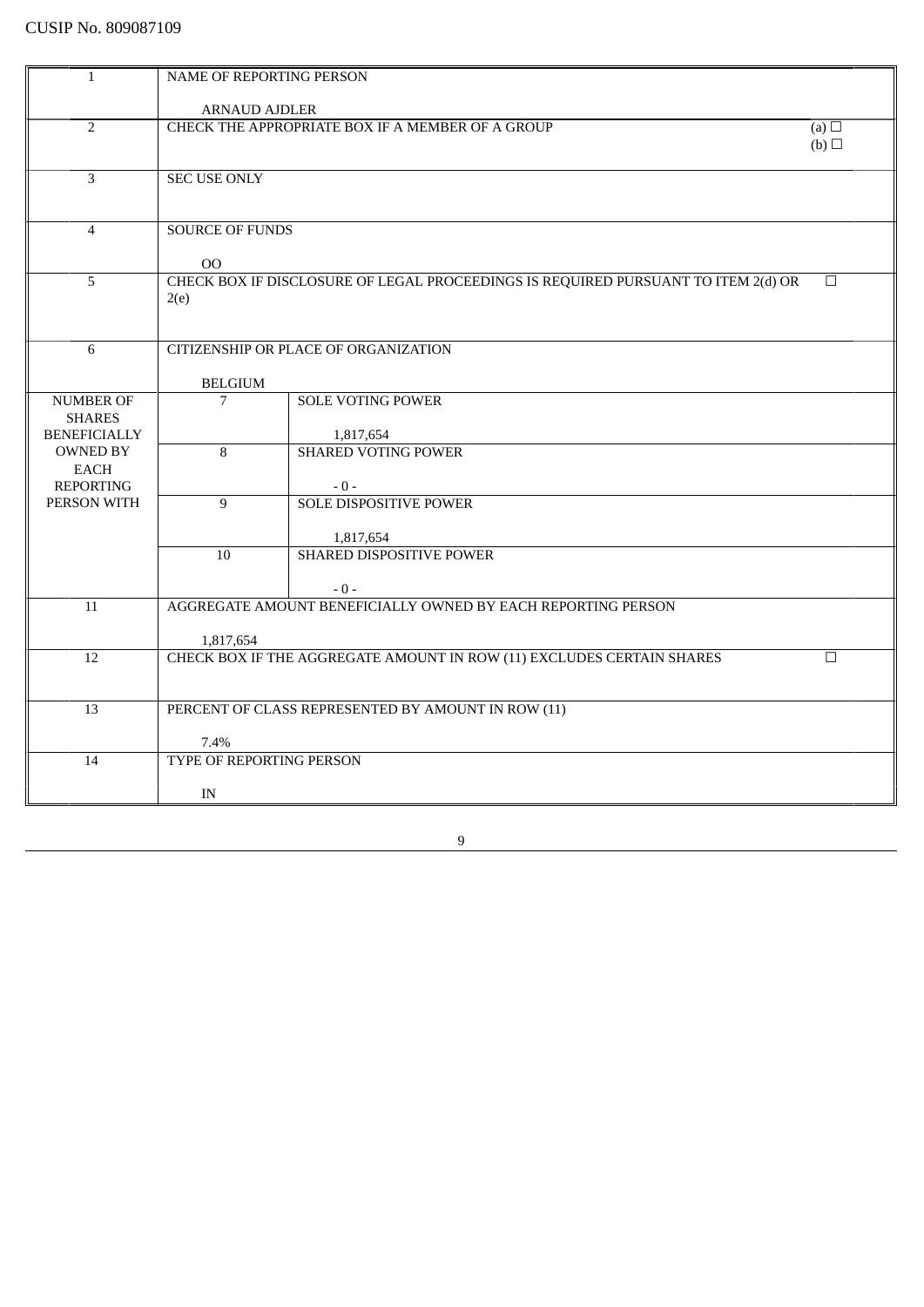| $\mathbf{1}$        | NAME OF REPORTING PERSON                                       |                                                                                   |                   |
|---------------------|----------------------------------------------------------------|-----------------------------------------------------------------------------------|-------------------|
|                     | ALAN L. BAZAAR                                                 |                                                                                   |                   |
| $\overline{2}$      | CHECK THE APPROPRIATE BOX IF A MEMBER OF A GROUP<br>(a) $\Box$ |                                                                                   |                   |
|                     |                                                                |                                                                                   | $(b)$ $\boxtimes$ |
| 3                   | <b>SEC USE ONLY</b>                                            |                                                                                   |                   |
|                     |                                                                |                                                                                   |                   |
| $\overline{4}$      | <b>SOURCE OF FUNDS</b>                                         |                                                                                   |                   |
|                     |                                                                |                                                                                   |                   |
| 5                   |                                                                | CHECK BOX IF DISCLOSURE OF LEGAL PROCEEDINGS IS REQUIRED PURSUANT TO ITEM 2(d) OR | $\Box$            |
|                     | 2(e)                                                           |                                                                                   |                   |
|                     |                                                                |                                                                                   |                   |
| 6                   |                                                                | CITIZENSHIP OR PLACE OF ORGANIZATION                                              |                   |
|                     | <b>USA</b>                                                     |                                                                                   |                   |
| <b>NUMBER OF</b>    | $\overline{7}$                                                 | <b>SOLE VOTING POWER</b>                                                          |                   |
| <b>SHARES</b>       |                                                                |                                                                                   |                   |
| <b>BENEFICIALLY</b> |                                                                | $-0-$                                                                             |                   |
| <b>OWNED BY</b>     | $\overline{8}$                                                 | <b>SHARED VOTING POWER</b>                                                        |                   |
| <b>EACH</b>         |                                                                |                                                                                   |                   |
| <b>REPORTING</b>    |                                                                | $-0-$                                                                             |                   |
| PERSON WITH         | 9                                                              | <b>SOLE DISPOSITIVE POWER</b>                                                     |                   |
|                     |                                                                |                                                                                   |                   |
|                     |                                                                | $-0-$                                                                             |                   |
|                     | 10                                                             | SHARED DISPOSITIVE POWER                                                          |                   |
|                     |                                                                |                                                                                   |                   |
|                     |                                                                | $-0-$                                                                             |                   |
| 11                  |                                                                | AGGREGATE AMOUNT BENEFICIALLY OWNED BY EACH REPORTING PERSON                      |                   |
|                     |                                                                |                                                                                   |                   |
|                     | $-0-$                                                          |                                                                                   |                   |
| 12                  |                                                                | CHECK BOX IF THE AGGREGATE AMOUNT IN ROW (11) EXCLUDES CERTAIN SHARES             | $\Box$            |
|                     |                                                                |                                                                                   |                   |
| 13                  | PERCENT OF CLASS REPRESENTED BY AMOUNT IN ROW (11)             |                                                                                   |                   |
|                     |                                                                |                                                                                   |                   |
|                     | $0\%$                                                          |                                                                                   |                   |
| 14                  | TYPE OF REPORTING PERSON                                       |                                                                                   |                   |
|                     | IN                                                             |                                                                                   |                   |
|                     |                                                                |                                                                                   |                   |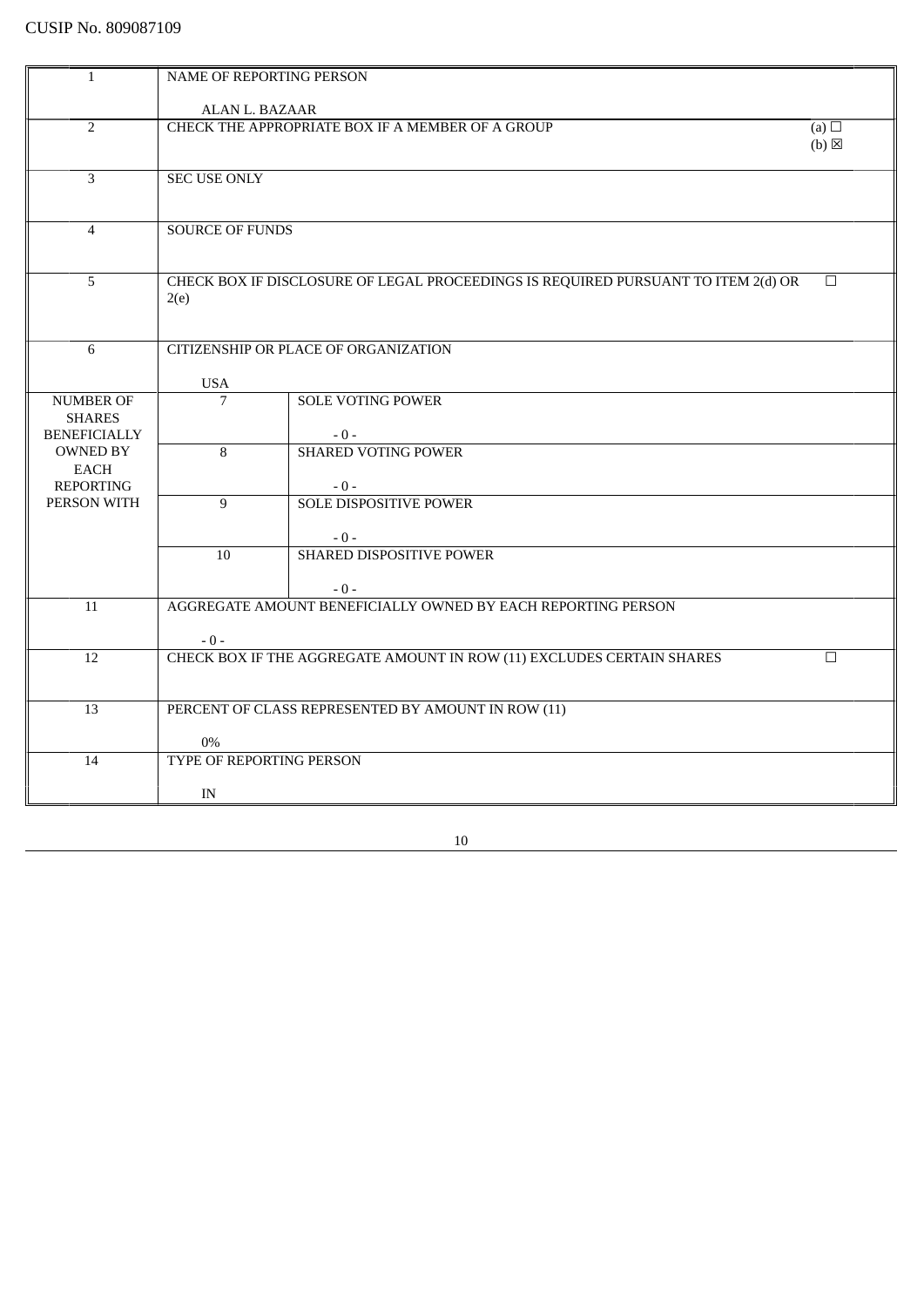| $\mathbf{1}$        | NAME OF REPORTING PERSON                         |                                                                                   |                 |
|---------------------|--------------------------------------------------|-----------------------------------------------------------------------------------|-----------------|
|                     | <b>BRADLEY T. FAVREAU</b>                        |                                                                                   |                 |
|                     |                                                  |                                                                                   |                 |
| $\overline{2}$      | CHECK THE APPROPRIATE BOX IF A MEMBER OF A GROUP |                                                                                   | (a) $\Box$      |
|                     |                                                  |                                                                                   | $(b) \boxtimes$ |
|                     |                                                  |                                                                                   |                 |
| 3                   | <b>SEC USE ONLY</b>                              |                                                                                   |                 |
|                     |                                                  |                                                                                   |                 |
|                     |                                                  |                                                                                   |                 |
| $\overline{4}$      | <b>SOURCE OF FUNDS</b>                           |                                                                                   |                 |
|                     |                                                  |                                                                                   |                 |
|                     |                                                  |                                                                                   |                 |
| 5                   |                                                  | CHECK BOX IF DISCLOSURE OF LEGAL PROCEEDINGS IS REQUIRED PURSUANT TO ITEM 2(d) OR | $\Box$          |
|                     | 2(e)                                             |                                                                                   |                 |
|                     |                                                  |                                                                                   |                 |
| 6                   |                                                  | CITIZENSHIP OR PLACE OF ORGANIZATION                                              |                 |
|                     |                                                  |                                                                                   |                 |
|                     | <b>USA</b>                                       |                                                                                   |                 |
| <b>NUMBER OF</b>    | $\overline{7}$                                   | <b>SOLE VOTING POWER</b>                                                          |                 |
| <b>SHARES</b>       |                                                  |                                                                                   |                 |
| <b>BENEFICIALLY</b> |                                                  | $-0-$                                                                             |                 |
| <b>OWNED BY</b>     | $\overline{8}$                                   | <b>SHARED VOTING POWER</b>                                                        |                 |
| EACH                |                                                  |                                                                                   |                 |
| <b>REPORTING</b>    |                                                  | $-0-$                                                                             |                 |
| PERSON WITH         | 9                                                | <b>SOLE DISPOSITIVE POWER</b>                                                     |                 |
|                     |                                                  |                                                                                   |                 |
|                     |                                                  | $-0-$                                                                             |                 |
|                     | 10 <sup>1</sup>                                  | SHARED DISPOSITIVE POWER                                                          |                 |
|                     |                                                  |                                                                                   |                 |
|                     |                                                  | $-0-$                                                                             |                 |
| $\overline{11}$     |                                                  | AGGREGATE AMOUNT BENEFICIALLY OWNED BY EACH REPORTING PERSON                      |                 |
|                     |                                                  |                                                                                   |                 |
|                     | $-0-$                                            |                                                                                   |                 |
| 12                  |                                                  | CHECK BOX IF THE AGGREGATE AMOUNT IN ROW (11) EXCLUDES CERTAIN SHARES             | $\Box$          |
|                     |                                                  |                                                                                   |                 |
|                     |                                                  |                                                                                   |                 |
| 13                  |                                                  | PERCENT OF CLASS REPRESENTED BY AMOUNT IN ROW (11)                                |                 |
|                     |                                                  |                                                                                   |                 |
|                     | $0\%$                                            |                                                                                   |                 |
| 14                  | TYPE OF REPORTING PERSON                         |                                                                                   |                 |
|                     |                                                  |                                                                                   |                 |
|                     | IN                                               |                                                                                   |                 |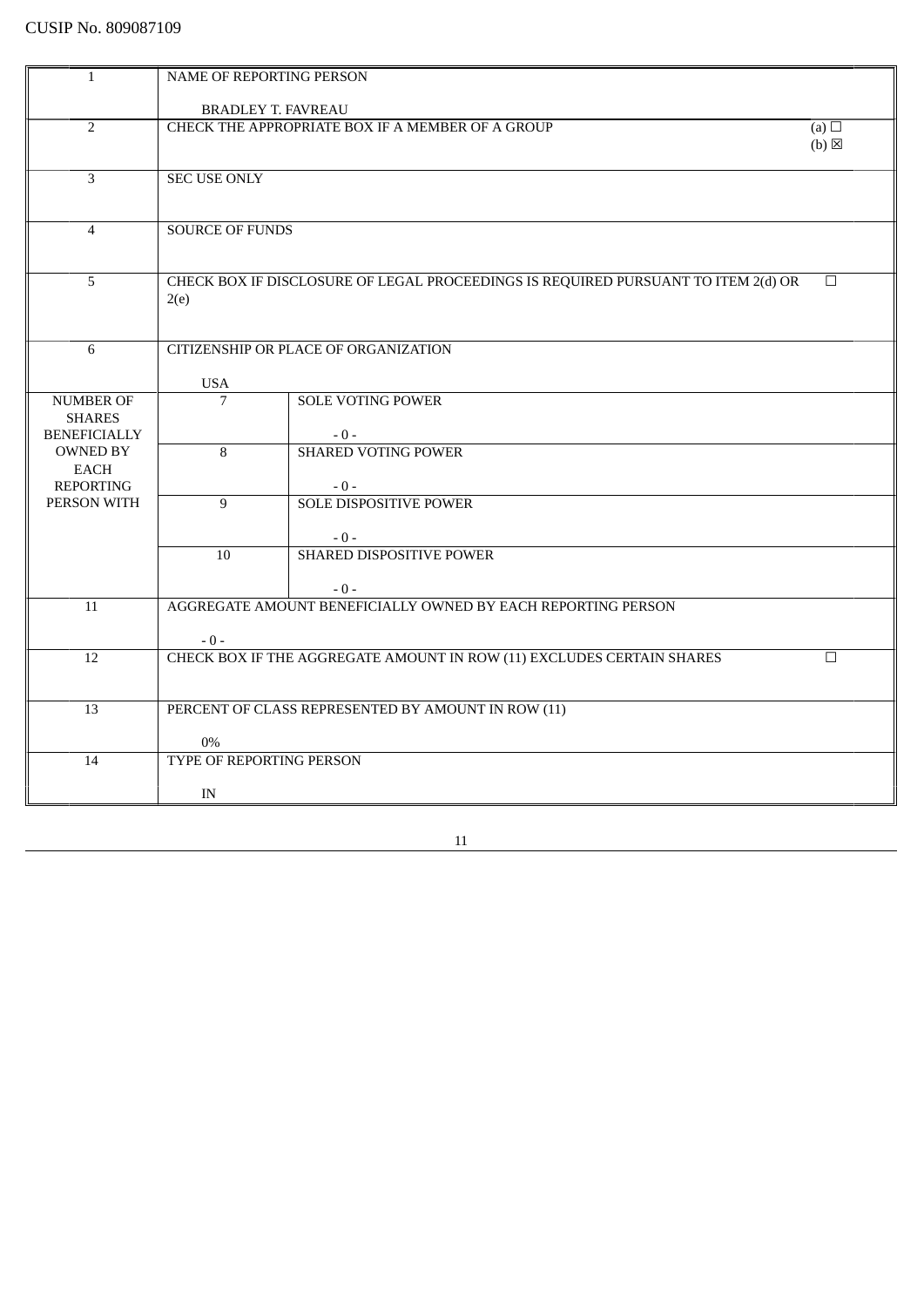The following constitutes Amendment No. 1 to the Schedule 13D filed by the undersigned ("Amendment No. 1"). This Amendment No. 1 amends the Schedule 13D as specifically set forth herein.

#### Item 2. **Identity and Background.**

#### Item 2 is hereby amended to add the following:

As discussed in greater detail in Item 4 below, in connection with the withdrawal of Engine Capital's nomination of director candidates for election at the Issuer's 2022 annual meeting of stockholders (the "Annual Meeting"), Alan L. Bazaar and Bradley T. Favreau are no longer members of the Section 13(d) group and shall cease to be Reporting Persons immediately upon the filing of this Amendment No. 1 to the Schedule 13D. The remaining Reporting Persons will continue filing statements on Schedule 13D with respect to their beneficial ownership of securities of the Issuer to the extent required by applicable law. Each of the remaining Reporting Persons is party to the Joint Filing Agreement, as further described in Item 6 below.

#### Item 3. Source and Amount of Funds or Other Consideration.

The Shares purchased by each of Engine Capital, Engine Jet and Engine Airflow were purchased with working capital (which may, at any given time, include margin loans made by brokerage firms in the ordinary course of business). The aggregate purchase price of the 1,213,078 Shares beneficially owned by Engine Capital is approximately \$18,880,979, including brokerage commissions. The aggregate purchase price of the 226,470 Shares beneficially owned by Engine Jet is approximately \$3,642,253, including brokerage commissions. The aggregate purchase price of the 378,106 Shares beneficially owned by Engine Airflow is approximately \$4,999,995, including brokerage commissions.

#### Item 4. Purpose of Transaction.

Item 4 is hereby amended to add the following:

On May 31, 2022, Engine Capital delivered a letter to the Issuer withdrawing its nomination of Alan L. Bazaar and Bradley T. Favreau for election to the Issuer's Board of Directors at the Annual Meeting.

#### Item 5. Interest in Securities of the Issuer.

Items  $5(a) - (c)$  are hereby amended and restated as follows:

The aggregate percentage of Shares reported owned by each person named herein is based upon 24,661,361 Shares outstanding as of May 5, 2022, which is the total number of Shares outstanding as reported in the Issuer's Quarterly Report on Form 10-Q filed with the Securities and Exchange Commission on May 10, 2022.

## A. Engine Capital

(a) As of the date hereof, Engine Capital directly owned 1,213,078 Shares.

Percentage: Approximately 4.9%

- (b) 1. Sole power to vote or direct vote: 1,213,078
	- 2. Shared power to vote or direct vote: 0
	- 3. Sole power to dispose or direct the disposition: 1,213,078
	- 4. Shared power to dispose or direct the disposition: 0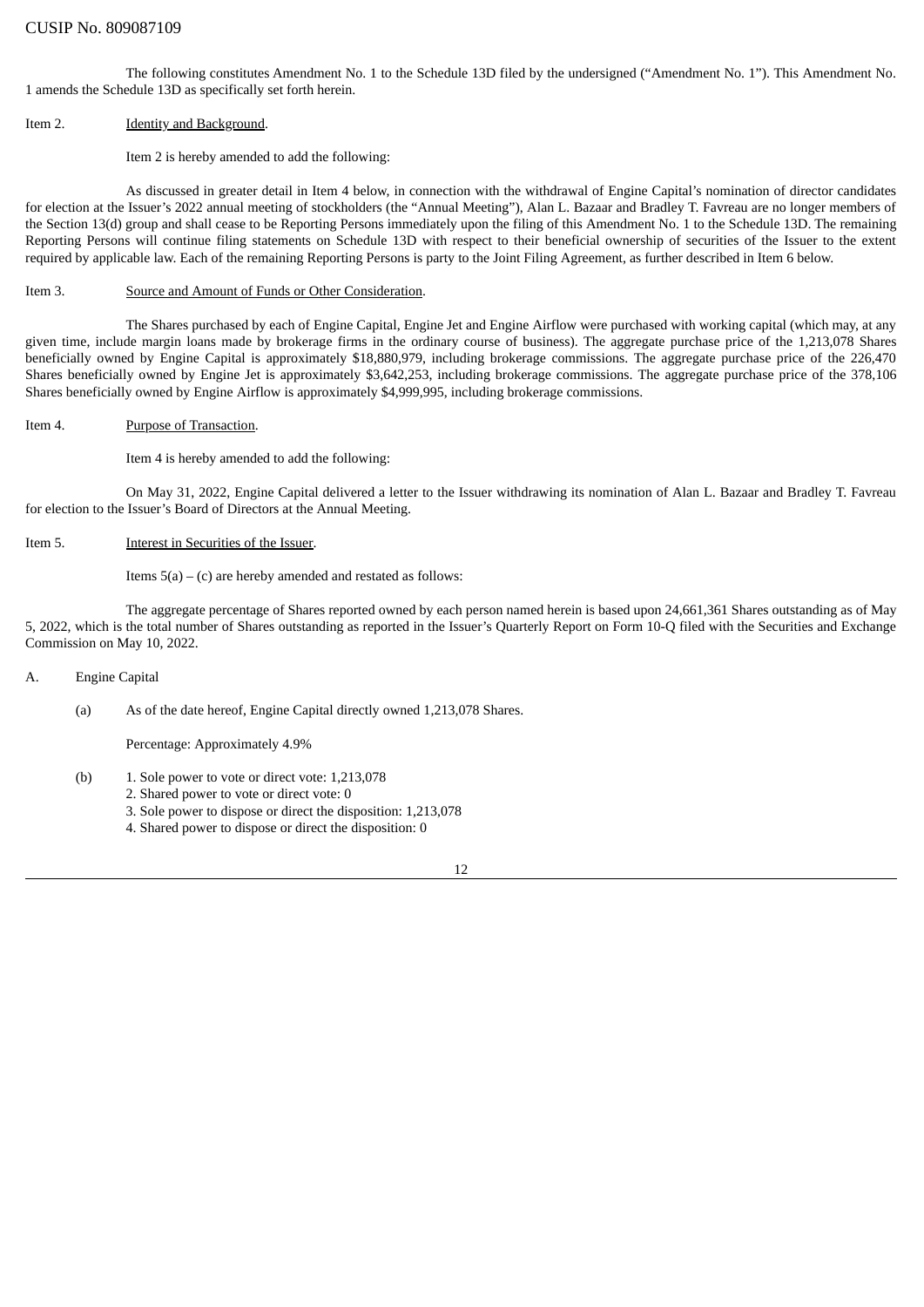#### B. Engine Jet

(a) As of the date hereof, Engine Jet directly owned 226,470 Shares.

Percentage: Less than 1%

- (b) 1. Sole power to vote or direct vote: 226,470
	- 2. Shared power to vote or direct vote: 0
		- 3. Sole power to dispose or direct the disposition: 226,470
		- 4. Shared power to dispose or direct the disposition: 0

## C. Engine Airflow

(a) As of the date hereof, Engine Jet directly owned 378,106 Shares.

Percentage: Approximately 1.5%

- (b) 1. Sole power to vote or direct vote: 378,106
	- 2. Shared power to vote or direct vote: 0
		- 3. Sole power to dispose or direct the disposition: 378,106
		- 4. Shared power to dispose or direct the disposition: 0
- D. Engine Management
	- (a) Engine Management, as the investment manager of each of Engine Capital, Engine Jet and Engine Airflow, may be deemed to beneficially own the 1,817,654 Shares owned in the aggregate by Engine Capital, Engine Jet and Engine Airflow.

Percentage: Approximately 7.4%

- (b) 1. Sole power to vote or direct vote: 1,817,654
	- 2. Shared power to vote or direct vote: 0
	- 3. Sole power to dispose or direct the disposition: 1,817,654
	- 4. Shared power to dispose or direct the disposition: 0

## E. Engine GP

(a) Engine GP, as the general partner of Engine Management, may be deemed to beneficially own the 1,817,654 Shares owned in the aggregate by Engine Capital, Engine Jet and Engine Airflow.

Percentage: Approximately 7.4%

- (b) 1. Sole power to vote or direct vote: 1,817,654
	- 2. Shared power to vote or direct vote: 0
	- 3. Sole power to dispose or direct the disposition: 1,817,654
	- 4. Shared power to dispose or direct the disposition: 0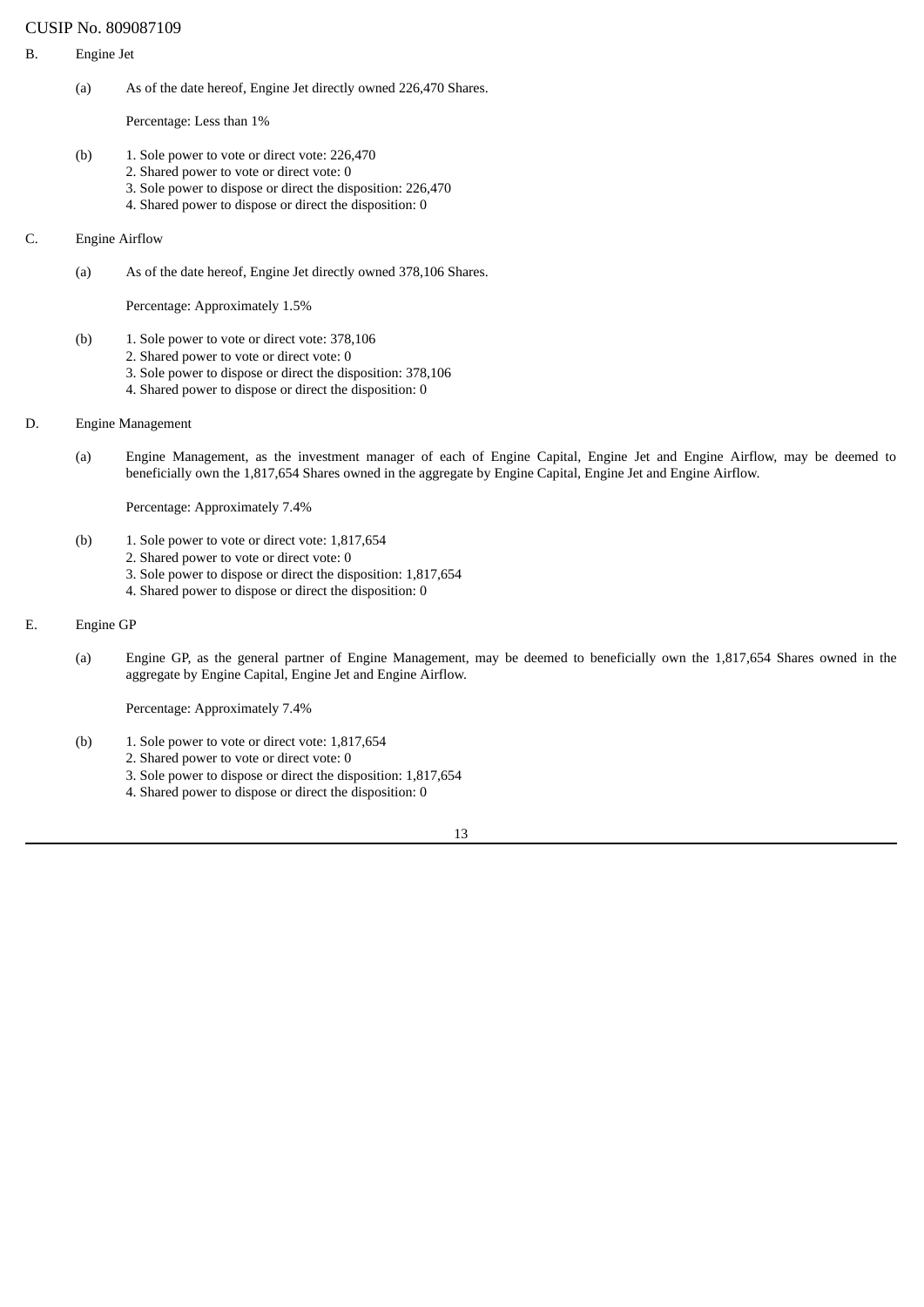- F. Engine Investments
	- (a) Engine Investments, as the general partner of each of Engine Capital and Engine Jet, may be deemed to beneficially own the 1,439,548 Shares owned in the aggregate by Engine Capital and Engine Jet.

Percentage: Approximately 5.8%

- (b) 1. Sole power to vote or direct vote: 1,439,548
	- 2. Shared power to vote or direct vote: 0
		- 3. Sole power to dispose or direct the disposition: 1,439,548
		- 4. Shared power to dispose or direct the disposition: 0
- G. Engine Investments II
	- (a) Engine Investments II, as the general partner of Engine Airflow, may be deemed to beneficially own the 378,106 Shares owned in the aggregate by Engine Airflow.

Percentage: Approximately 1.5%

- (b) 1. Sole power to vote or direct vote: 378,106
	- 2. Shared power to vote or direct vote: 0
	- 3. Sole power to dispose or direct the disposition: 378,106
	- 4. Shared power to dispose or direct the disposition: 0
- H. Arnaud Ajdler
	- (a) Mr. Ajdler, as the managing partner of Engine Management and the managing member of each of Engine GP, Engine Investments and Engine Investments II, may be deemed to beneficially own the 1,817,654 Shares owned in the aggregate by Engine Capital, Engine Jet and Engine Airflow.

Percentage: Approximately 7.4%

- (b) 1. Sole power to vote or direct vote: 1,817,654
	- 2. Shared power to vote or direct vote: 0
	- 3. Sole power to dispose or direct the disposition: 1,817,654
	- 4. Shared power to dispose or direct the disposition: 0
- I. Messrs. Bazaar and Favreau
	- (a) As of the date hereof, neither of Messrs. Bazaar nor Favreau beneficially owned any Shares.

Percentage: 0%

- (b) 1. Sole power to vote or direct vote: 0
	- 2. Shared power to vote or direct vote: 0
	- 3. Sole power to dispose or direct the disposition: 0
	- 4. Shared power to dispose or direct the disposition: 0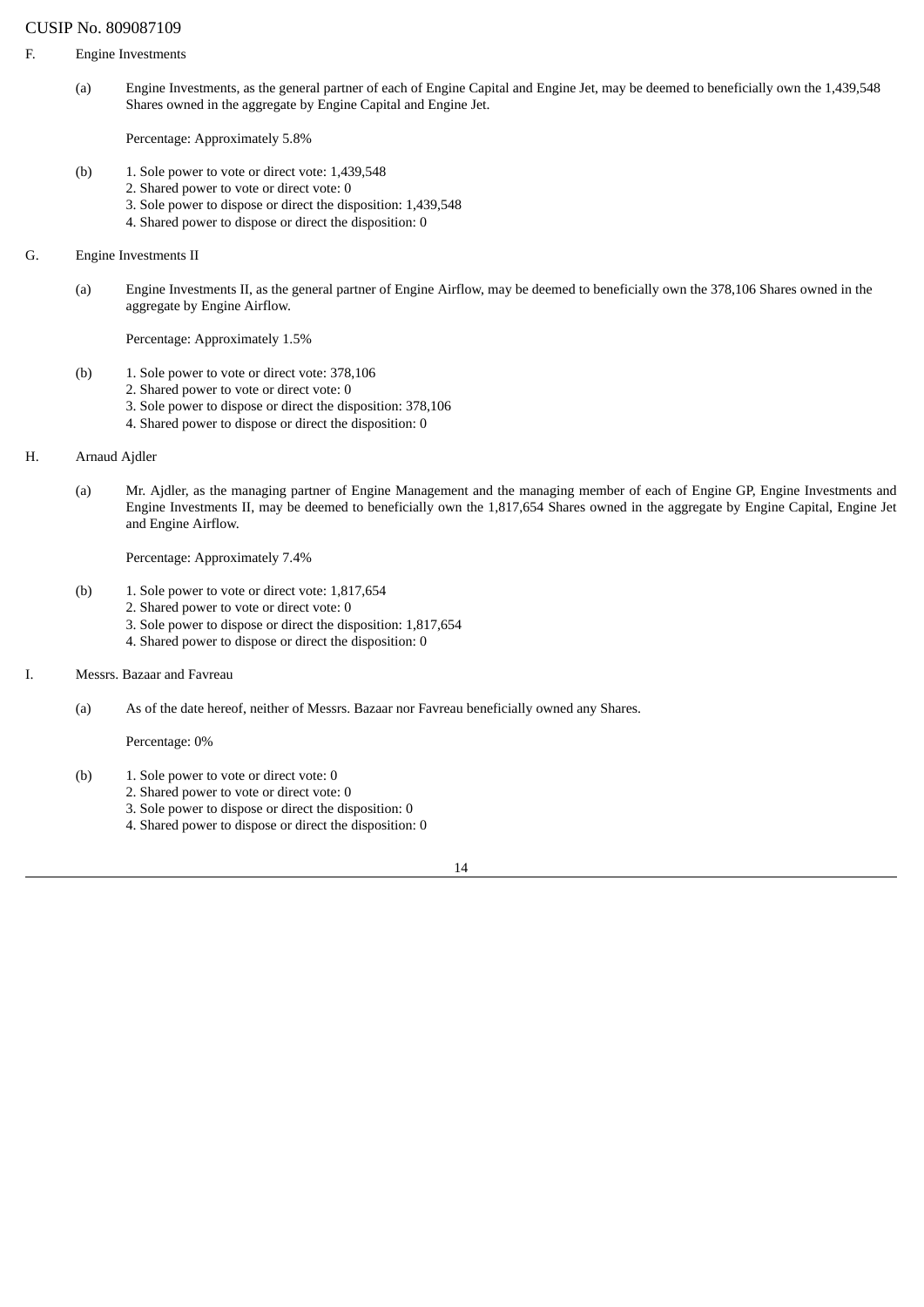The filing of this Schedule 13D shall not be deemed an admission that the Reporting Persons are, for purposes of Section 13(d) of the Securities Exchange Act of 1934, as amended, the beneficial owners of any securities of the Issuer that he or it does not directly own. Each of the Reporting Persons specifically disclaims beneficial ownership of the securities reported herein that he or it does not directly own.

(c) The transactions in the Shares during the past 60 days by certain of the Reporting Persons are set forth on Schedule A attached hereto and are incorporated herein by reference.

Item 6. Contracts, Arrangements, Understandings or Relationships With Respect to Securities of the Issuer.

Item 6 is hereby amended to add the following:

On June 2, 2022, the Reporting Persons entered into a Joint Filing Agreement in which the Reporting Persons who will remain Reporting Persons subsequent to this Amendment No. 1 to the Schedule 13D agreed to the joint filing on behalf of each of them of statements on Schedule 13D with respect to the securities of the Issuer to the extent required by applicable law. The Joint Filing Agreement is attached hereto as Exhibit 99.1 and is incorporated herein by reference.

#### Item 7. Material to be Filed as Exhibits.

Item 7 is hereby amended to add the following exhibits:

99.1 Joint Filing Agreement, dated June 2, 2022.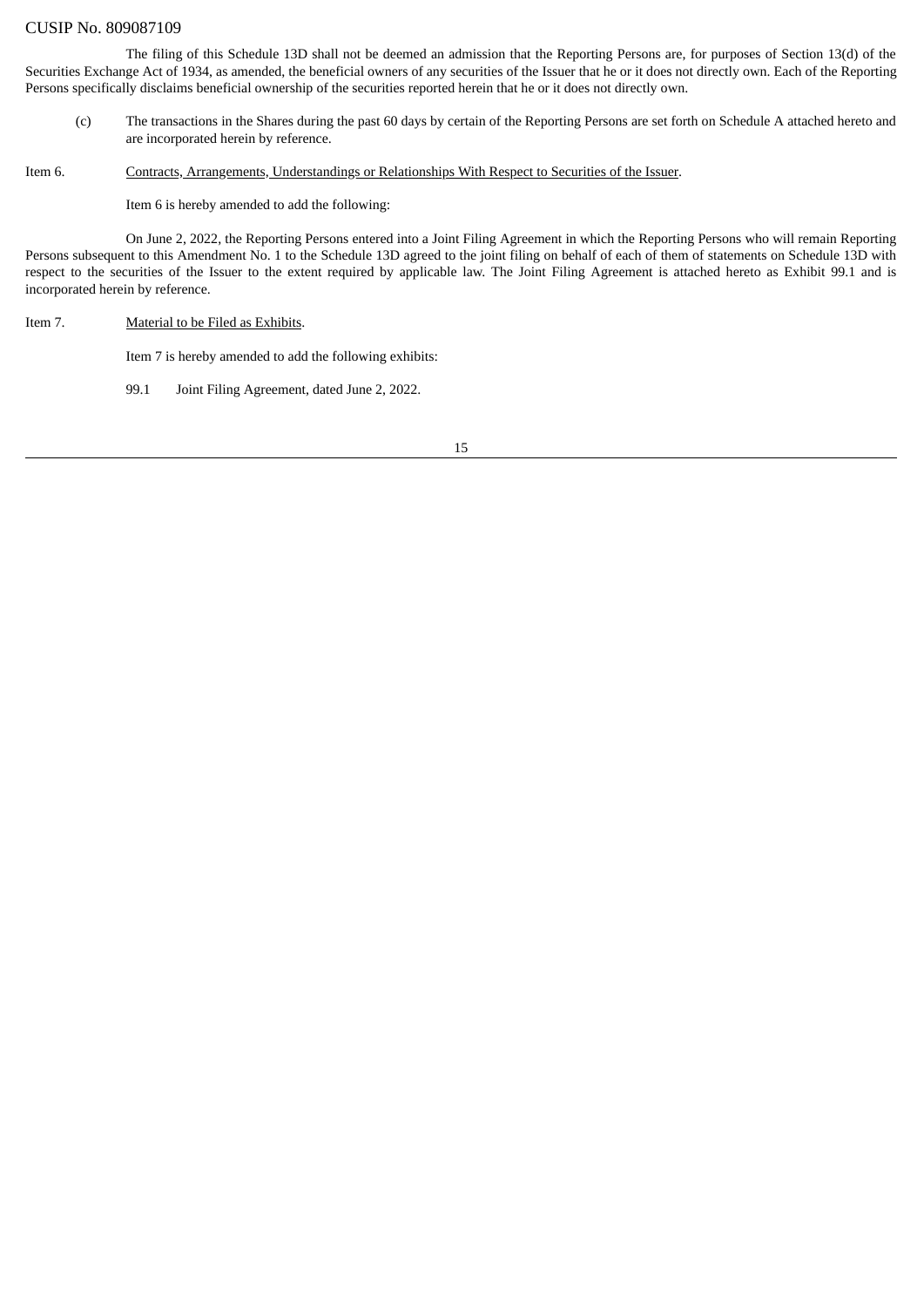# **SIGNATURES**

After reasonable inquiry and to the best of his knowledge and belief, each of the undersigned certifies that the information set forth in this statement is true, complete and correct.

Dated: June 2, 2022

|     | Engine Capital, L.P.                                       |
|-----|------------------------------------------------------------|
| By: | Engine Investments, LLC,<br><b>General Partner</b>         |
| By: | /s/ Arnaud Ajdler                                          |
|     | Arnaud Ajdler<br>Name:<br>Title:<br><b>Managing Member</b> |
|     | Engine Jet Capital, L.P.                                   |
| By: | Engine Investments, LLC,<br><b>General Partner</b>         |
| By: | /s/ Arnaud Ajdler                                          |
|     | Arnaud Ajdler<br>Name:<br>Title:<br><b>Managing Member</b> |
|     | Engine Airflow Capital, L.P.                               |
| By: | Engine Investments II, LLC,<br><b>General Partner</b>      |
| By: | /s/ Arnaud Ajdler                                          |
|     | Name:<br>Arnaud Ajdler<br>Title:<br><b>Managing Member</b> |
|     | Engine Capital Management, LP                              |
| By: | Engine Capital Management GP, LLC,<br>General Partner      |
| By: | /s/ Arnaud Ajdler                                          |
|     | Arnaud Ajdler<br>Name:<br>Title:<br><b>Managing Member</b> |
|     |                                                            |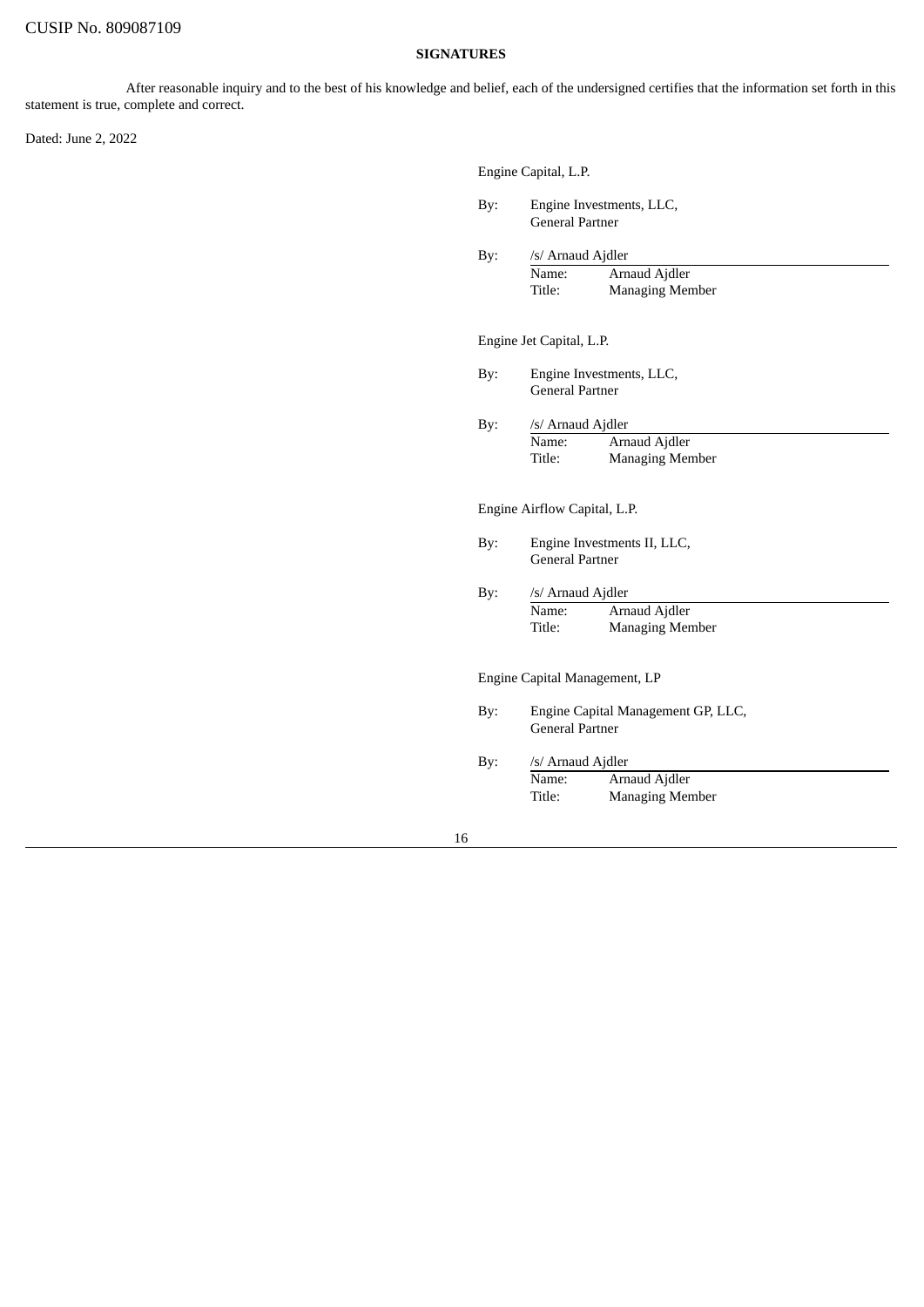Engine Capital Management GP, LLC

By: /s/ Arnaud Ajdler

| Name:  | Arnaud Ajdler          |
|--------|------------------------|
| Title: | <b>Managing Member</b> |

Engine Investments, LLC

By: /s/ Arnaud Ajdler

| Name:  | Arnaud Ajdler          |
|--------|------------------------|
| Title: | <b>Managing Member</b> |

Engine Investments II, LLC

By: /s/ Arnaud Ajdler Name: Arnaud Ajdler<br>Title: Managing Men Managing Member

/s/ Arnaud Ajdler

Arnaud Ajdler

Individually and as attorney-in-fact for Alan L. Bazaar and Bradley T. Favreau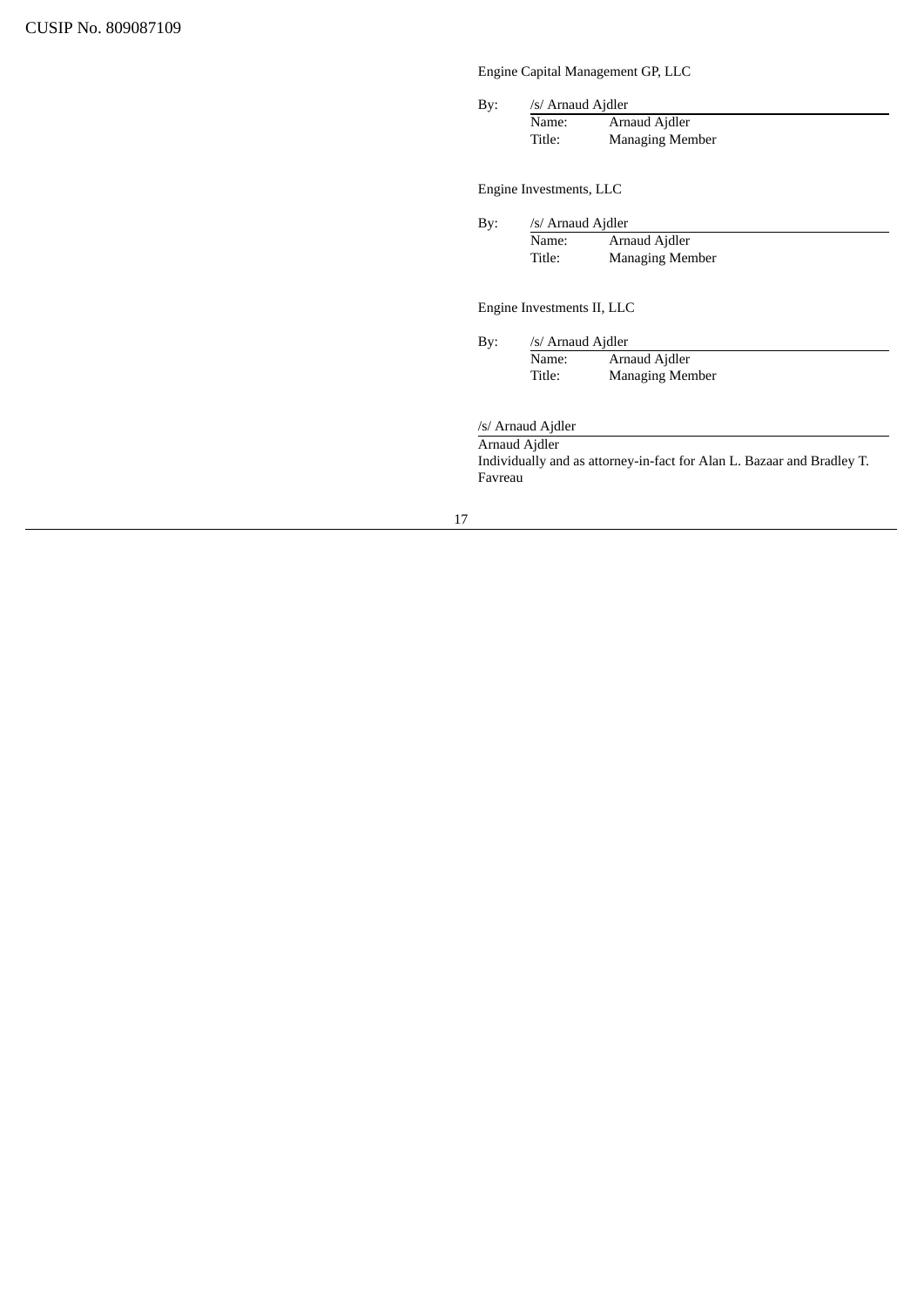# **SCHEDULE A**

# **Transactions in the Shares of the Issuer During the Past 60 Days**

| Nature of Transaction            | <b>Amount of Securities</b><br>Purchased/(Sold) | Price per Share (\$) | Date of Purchase/Sale |
|----------------------------------|-------------------------------------------------|----------------------|-----------------------|
|                                  | <b>ENGINE CAPITAL LP</b>                        |                      |                       |
| Sale of Class A Common Stock     | (13, 134)                                       | 13.7519              | 04/19/22              |
| Sale of Class A Common Stock     | (150)                                           | 13.5003              | 04/20/22              |
| Sale of Class A Common Stock     | (33,707)                                        | 13.2207              | 04/21/22              |
| Sale of Class A Common Stock     | (55, 417)                                       | 13.1891              | 04/22/22              |
| Sale of Class A Common Stock     | (29, 494)                                       | 13.2197              | 04/25/22              |
| Sale of Class A Common Stock     | (5,056)                                         | 13.3217              | 04/28/22              |
| Purchase of Class A Common Stock | 645                                             | 12.7700              | 05/18/22              |
| Purchase of Class A Common Stock | 529                                             | 12.8391              | 05/24/22              |
|                                  |                                                 |                      |                       |
| ENGINE JET CAPITAL, L.P.         |                                                 |                      |                       |
| Sale of Class A Common Stock     | (4, 419)                                        | 13.7519              | 04/19/22              |

| <u>Jail Of Chass In Common Stock</u> | <u>.</u>  | 10.70 L.J | $U$ <sup>-1</sup> $1$ $U$ $\sim$ $\sim$ |
|--------------------------------------|-----------|-----------|-----------------------------------------|
| Sale of Class A Common Stock         | (2, 452)  | 13.7519   | 04/19/22                                |
| Sale of Class A Common Stock         | (28)      | 13.5003   | 04/20/22                                |
| Sale of Class A Common Stock         | (6,293)   | 13.2207   | 04/21/22                                |
| Sale of Class A Common Stock         | (10, 346) | 13.1891   | 04/22/22                                |
| Sale of Class A Common Stock         | (5,506)   | 13.2197   | 04/25/22                                |
| Sale of Class A Common Stock         | (944)     | 13.3217   | 04/28/22                                |
| Purchase of Class A Common Stock     | 120       | 12.7700   | 05/18/22                                |
| Purchase of Class A Common Stock     | 99        | 12.8391   | 05/24/22                                |
|                                      |           |           |                                         |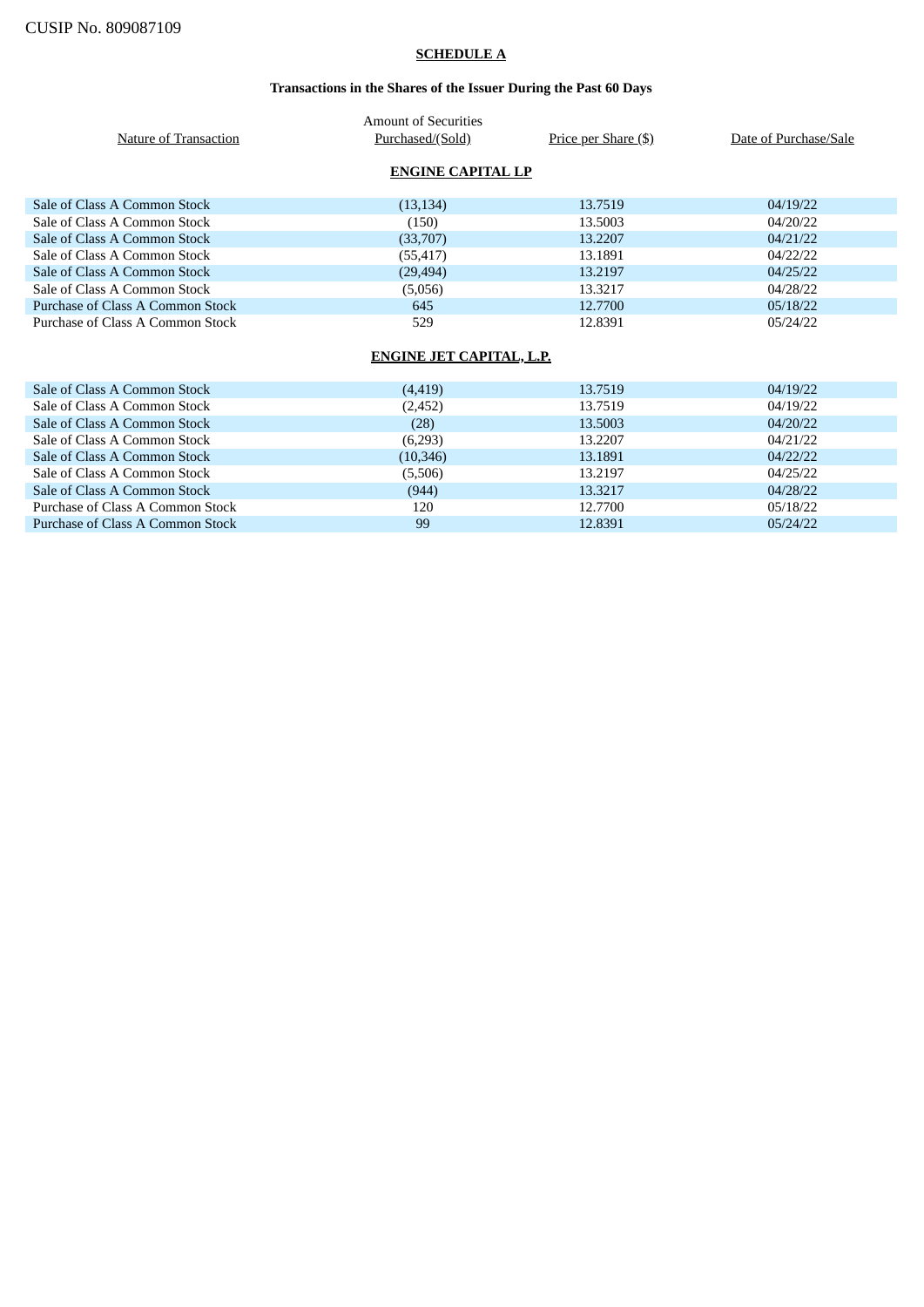#### **JOINT FILING AGREEMENT**

In accordance with Rule 13d-1(k)(1)(iii) under the Securities Exchange Act of 1934, as amended, the persons named below agree to the joint filing on behalf of each of them of a Statement on Schedule 13D (including additional amendments thereto) with respect to the shares of Class A Common Stock, \$0.001 par value, of SciPlay Corporation, a Nevada corporation. This Joint Filing Agreement shall be filed as an Exhibit to such Statement.

Dated: June 2, 2022

| Engine Capital, L.P. |  |
|----------------------|--|
|                      |  |

- By: Engine Investments, LLC, General Partner
- By: /s/ Arnaud Ajdler Name: Arnaud Ajdler Title: Managing Member

Engine Jet Capital, L.P.

By: Engine Investments, LLC, General Partner

By: /s/ Arnaud Ajdler Name: Arnaud Ajdler

Title: Managing Member

Engine Airflow Capital, L.P.

- By: Engine Investments II, LLC, General Partner
- By: /s/ Arnaud Ajdler Name: Arnaud Ajdler<br>Title: Managing Mer **Managing Member**

Engine Capital Management, LP

By: Engine Capital Management GP, LLC, General Partner

By: /s/ Arnaud Ajdler Name: Arnaud Ajdler Title: Managing Member